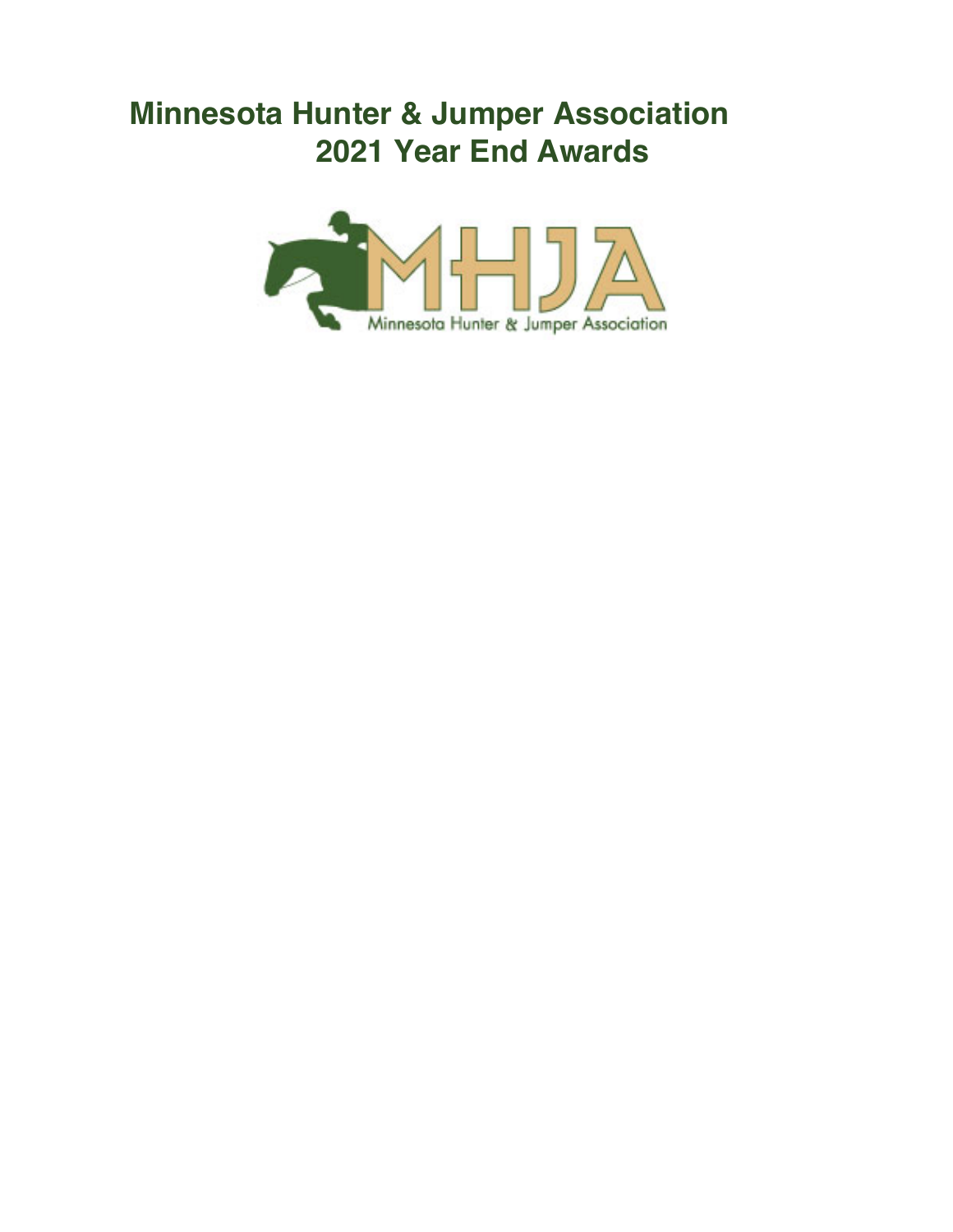| <b>HUNTER AWARDS</b>            |                                          |                         |                                |
|---------------------------------|------------------------------------------|-------------------------|--------------------------------|
| <b>Division</b>                 | <b>Horse</b>                             | Owner                   | <b>Rider</b>                   |
|                                 |                                          |                         |                                |
|                                 | <b>Comb Green Working Hunter 3"-3'3"</b> |                         |                                |
| Champion                        | Callaghan                                | <b>Caitlin Andersen</b> | <b>Heather Parish</b>          |
| Reserve                         | Quantum Leap                             | Anne Healey             | <b>Sandy Morris</b>            |
| 3 <sup>rd</sup>                 | California ODF                           | Lauren Masica           | Lauren Masica                  |
| 4 <sup>th</sup>                 | Hello Poppy                              | <b>Gail Brandt</b>      | <b>Ashley Slade</b>            |
| 5 <sup>th</sup> Tie             | <b>Bear Trappe</b>                       | Susan Bethke            | Olivia Bethke                  |
| 5 <sup>th</sup> Tie             | World Famous Sam T                       | Susan Bethke            | Olivia Bethke                  |
| Working Hunter 3'6" - 3'9"      |                                          |                         |                                |
| Champion                        | Waboca V.I.                              | <b>Arbor Hill Farm</b>  | Libby Bailey                   |
| <b>Working Hunter 3'3"-3'6"</b> |                                          |                         |                                |
| Champion                        | Grandstand                               | Caroline Swanson        | Caroline Swanson, Libby Bailey |
| Reserve                         | <b>DiNozzo</b>                           | Anne Donahoe            | Jane Martinson                 |
| 3 <sup>rd</sup>                 | <b>Breakfast Club</b>                    | Ava Donna               | <b>Emmelia Forbes</b>          |
| 4 <sup>th</sup>                 | Q                                        | <b>Grace Griffin</b>    | <b>Grace Griffin</b>           |
| 5 <sup>th</sup>                 | <b>Silent Partner</b>                    | <b>Marcy Tremblay</b>   | <b>Marcy Tremblay</b>          |
| $6th$ Tie                       | <b>Black Tie</b>                         | Tammy Johnson           | Libby Bailey                   |
| $6th$ Tie                       | <b>Bourbon Street</b>                    | Tammy Johnson           | Libby Bailey                   |
| 7 <sup>th</sup>                 | Clarimo X.I.V.                           | Tara Pradhan            | Alex McKay                     |
| 3'3" - 3'6" Amateur Owner       |                                          |                         |                                |
| Champion                        | <b>Silent Partner</b>                    | <b>Marcy Tremblay</b>   | <b>Marcy Tremblay</b>          |
| Reserve                         | Quilato                                  | Rebecca Milliken        | Rebecca Milliken               |
| 3 <sup>rd</sup>                 | Ghabon                                   | Nicole Salazar          | Nicole Salazar                 |
| 4 <sup>th</sup>                 | Leo Kress                                | <b>Talia Slovut</b>     | <b>Talia Slovut</b>            |
| 5 <sup>th</sup>                 | Ready To Go                              | Equetica                | <b>Megan Schnebly</b>          |
| 6 <sup>th</sup>                 | <b>Black Tie</b>                         | Tammy Johnson           | Tammy Johnson                  |
| 7 <sup>th</sup>                 | <b>Decorated Hero</b>                    | <b>John Puckett</b>     | <b>John Puckett</b>            |
| 8 <sup>th</sup>                 | <b>Bourbon Street</b>                    | Tammy Johnson           | Tammy Johnson                  |
|                                 | <b>Comb Pony Working Hunter- Small</b>   |                         |                                |
| Champion                        | Elite Honeybee                           | Wild Oak Farm           | Paloma Garcia                  |
|                                 | <b>Comb Pony Working Hunter- Large</b>   |                         |                                |
| Champion                        | <b>Tell Me</b>                           | <b>Emily Okey</b>       | <b>Emily Okey</b>              |
|                                 |                                          |                         |                                |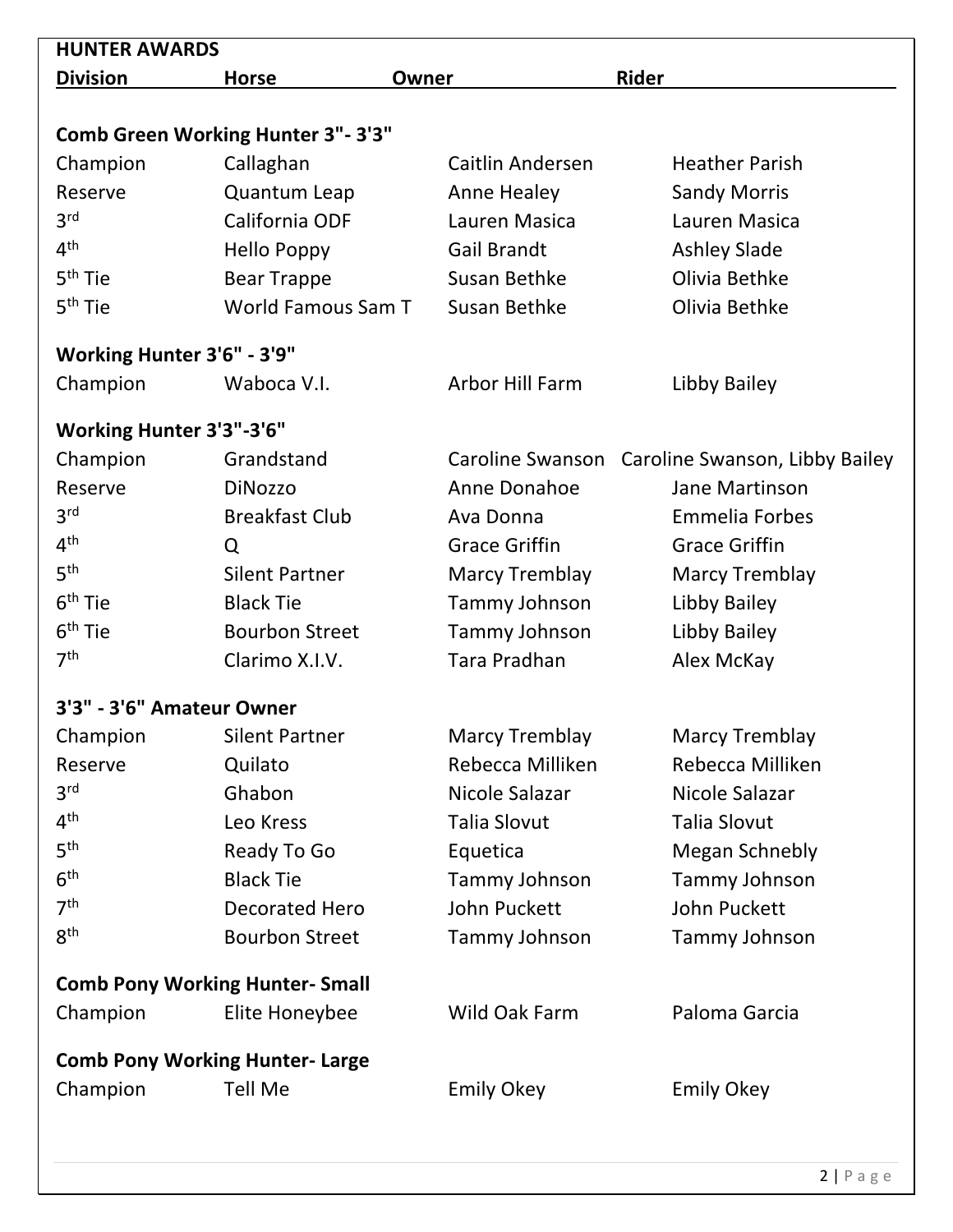| <b>HUNTER AWARDS</b>                    |                                                        |                                      |                         |
|-----------------------------------------|--------------------------------------------------------|--------------------------------------|-------------------------|
| <b>Division</b>                         | <b>Horse</b><br>Owner                                  | Rider                                |                         |
|                                         |                                                        |                                      |                         |
| Champion                                | <b>Comb Pony Working Hunter- Medium</b><br>Modern Love | Gabrielle Lewis                      | <b>Gabrielle Lewis</b>  |
| Reserve                                 | <b>Billabong</b>                                       | <b>Addison Detor</b>                 | <b>Addison Detor</b>    |
| 3 <sup>rd</sup>                         | AVF's Secret Agent Man Sarah Allerheiligen             |                                      | Sarah Allerheiligen     |
| 4 <sup>th</sup>                         | Good Night Moon                                        | Kathryn Houge                        | Kathryn Houge           |
|                                         |                                                        |                                      |                         |
| 3'3"-3'6" Jr Working Hunter             |                                                        |                                      |                         |
| Champion                                | Waboca V.I.                                            | Arbor Hill Farm                      | Zoe Lampert             |
| Reserve                                 | Q                                                      | <b>Grace Griffin</b>                 | <b>Grace Griffin</b>    |
| 3 <sup>rd</sup>                         | <b>Kravitz E</b>                                       | Sophie Rosenberg                     | Sophie Rosenberg        |
| 4 <sup>th</sup>                         | Rockina                                                | <b>Elyse Coatney</b>                 | <b>Elyse Coatney</b>    |
| 5 <sup>th</sup>                         | <b>Breakfast Club</b>                                  | Ava Donna                            | Ava Donna               |
| 6 <sup>th</sup>                         | <b>Trilogy</b>                                         | Abbie Leidig                         | Abbie Leidig            |
| 7 <sup>th</sup>                         | Clarimo X.I.V.                                         | <b>Tara Pradhan</b>                  | <b>Tara Pradhan</b>     |
| 8 <sup>th</sup>                         | California ODF                                         | Lauren Masica                        | Lauren Masica           |
|                                         | <b>Children's Working Hunter Horse 14 and under</b>    |                                      |                         |
| Champion                                | Grandstand                                             | <b>Caroline Swanson</b>              | <b>Caroline Swanson</b> |
| Reserve                                 | Grandiose                                              | <b>Annie Marvin</b>                  | <b>Annie Marvin</b>     |
| 3 <sup>rd</sup>                         | <b>Bel Salto</b>                                       | <b>Bella Castro</b>                  | <b>Bella Castro</b>     |
| 4 <sup>th</sup>                         | <b>Jukebox</b>                                         | <b>Caroline Swanson</b>              | <b>Caroline Swanson</b> |
| 5 <sup>th</sup>                         | California ODF                                         | Lauren Masica                        | Lauren Masica           |
| $6^{\text{th}}$                         | Prophet 55                                             | CoCo Ciardelli                       | CoCo Ciardelli          |
|                                         | <b>Children's Working Hunter Horse 15 - 17</b>         |                                      |                         |
| Champion                                | <b>Happy Hour</b>                                      | Muffy Babcock Lokowich Alex Lokowich |                         |
| Reserve                                 | Clarimo X.I.V.                                         | Tara Pradhan                         | Tara Pradhan            |
| 3 <sup>rd</sup>                         | Don't Worry D'Orival                                   | Abigail Nelsen                       | Abigail Nelsen          |
| 4 <sup>th</sup>                         | Pop Quiz                                               | Cora Theis                           | Cora Theis              |
| 5 <sup>th</sup>                         | Three Cups Half and Half Lauren McLain                 |                                      | Lauren McLain           |
| 6 <sup>th</sup>                         | Polly What I Want                                      | Isabella Barrios                     | <b>Isabella Barrios</b> |
|                                         |                                                        |                                      |                         |
| <b>Child Working Hunter Pony- Large</b> |                                                        |                                      |                         |
| Champion                                | <b>Tell Me</b>                                         | <b>Emily Okey</b>                    | <b>Emily Okey</b>       |
| Reserve                                 | Sham's Celtic Knite                                    | Makayla Geragi                       | Makayla Geragi          |
|                                         |                                                        |                                      |                         |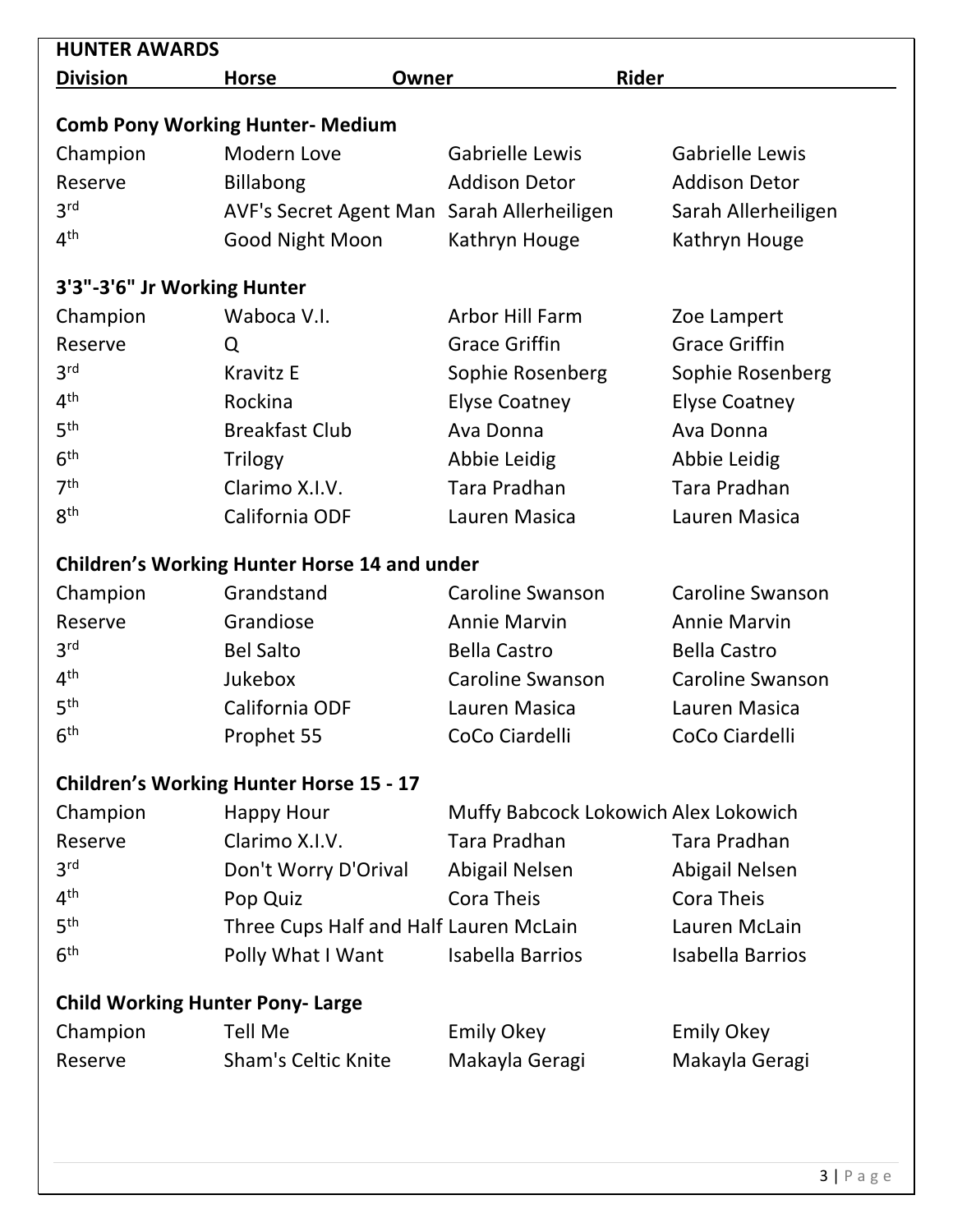| <b>HUNTER AWARDS</b>          |                                                 |                                    |                              |
|-------------------------------|-------------------------------------------------|------------------------------------|------------------------------|
| <b>Division</b>               | <b>Horse</b><br>Owner                           | <b>Rider</b>                       |                              |
|                               | <b>Child Working Hunter Pony- Small- Medium</b> |                                    |                              |
| Champion                      | Goodnight Moon                                  | Kathryn Houge                      | Kathryn Houge                |
| Reserve                       | Crown Me                                        | Nadia Kirschbaum                   | Nadia Kirschbaum             |
| 3 <sup>rd</sup>               | Elite Honeybee                                  | Wild Oak Farm                      | Paloma Garcia                |
| 4 <sup>th</sup>               | <b>Mission Impossible</b>                       | <b>Madisson Walker</b>             | <b>Madisson Walker</b>       |
| 5 <sup>th</sup>               | Modern Love                                     | <b>Gabrielle Lewis</b>             | <b>Gabrielle Lewis</b>       |
| <b>Adult Amateur 18-35</b>    |                                                 |                                    |                              |
| Champion                      | As Luck Would Have It                           | Spring Meadow Farm LLC Kaylyn Cody |                              |
| <b>Adult Amateur 36-49</b>    |                                                 |                                    |                              |
| Champion                      | Social Butterfly                                | Lisa Brustman                      | Lisa Brustman                |
| Reserve                       | Lucky Charm                                     | <b>Beth Flaherty</b>               | <b>Beth Flaherty</b>         |
| 3 <sup>rd</sup>               | Ingo Von Den Bisschop                           | Meegan Snyder                      | Meegan Snyder                |
| 4 <sup>th</sup>               | Ready To Go                                     | Equetica                           | <b>Megan Schnebly</b>        |
| <b>Adult Amateur 50+</b>      |                                                 |                                    |                              |
| Champion                      | <b>Black Tie</b>                                | Tammy Johnson                      | Tammy Johnson                |
| Reserve                       | <b>High Time</b>                                | Patti Nelson                       | Patti Nelson                 |
| 3 <sup>rd</sup>               | <b>Bourbon Street</b>                           | Tammy Johnson                      | Tammy Johnson                |
| 4 <sup>th</sup>               | Harvest Moon                                    | Sarah Nelson                       | Sarah Nelson                 |
| 5 <sup>th</sup>               | Evita                                           | Sue Novak                          | Sue Novak                    |
| 6 <sup>th</sup>               | Cordiarado                                      | <b>Sharon Golden</b>               | <b>Sharon Golden</b>         |
| 7 <sup>th</sup>               | <b>City Lights on Mars</b>                      | Jan Olson                          | Jan Olson                    |
| Long Stirrup 18 +             |                                                 |                                    |                              |
| Champion                      | <b>Breckinridge</b>                             | <b>Emilie Watkins Condon</b>       | <b>Emilie Watkins Condon</b> |
| Reserve                       | <b>Beau Coup</b>                                | <b>Terry Reed</b>                  | <b>Terry Reed</b>            |
| 3 <sup>rd</sup>               | Ranier                                          | <b>Kim Davis</b>                   | <b>Kim Davis</b>             |
| 4 <sup>th</sup>               | Ohren                                           | Jeni McDermott                     | Jeni McDermott               |
| <b>Masters Working Hunter</b> |                                                 |                                    |                              |
| Champion                      | <b>Gone Country</b>                             | <b>Betsy Kieffer</b>               | <b>Betsy Kieffer</b>         |
| Reserve                       | D'Nunzio                                        | Melanie Johnson                    | Melanie Johnson              |
| <b>USHJA 2'</b>               |                                                 |                                    |                              |
| Champion                      | Million-\$1-Baby                                | Caitlin Andersen                   | <b>Heather Parish</b>        |
| Reserve                       | <b>Promises Kept</b>                            | <b>Stacy Sanderson</b>             | Samantha Gruen               |
| 3 <sup>rd</sup>               | Dakota Prairie Eagle                            | Laura Kenyon-Schmidt               | <b>Finleigh Schmidt</b>      |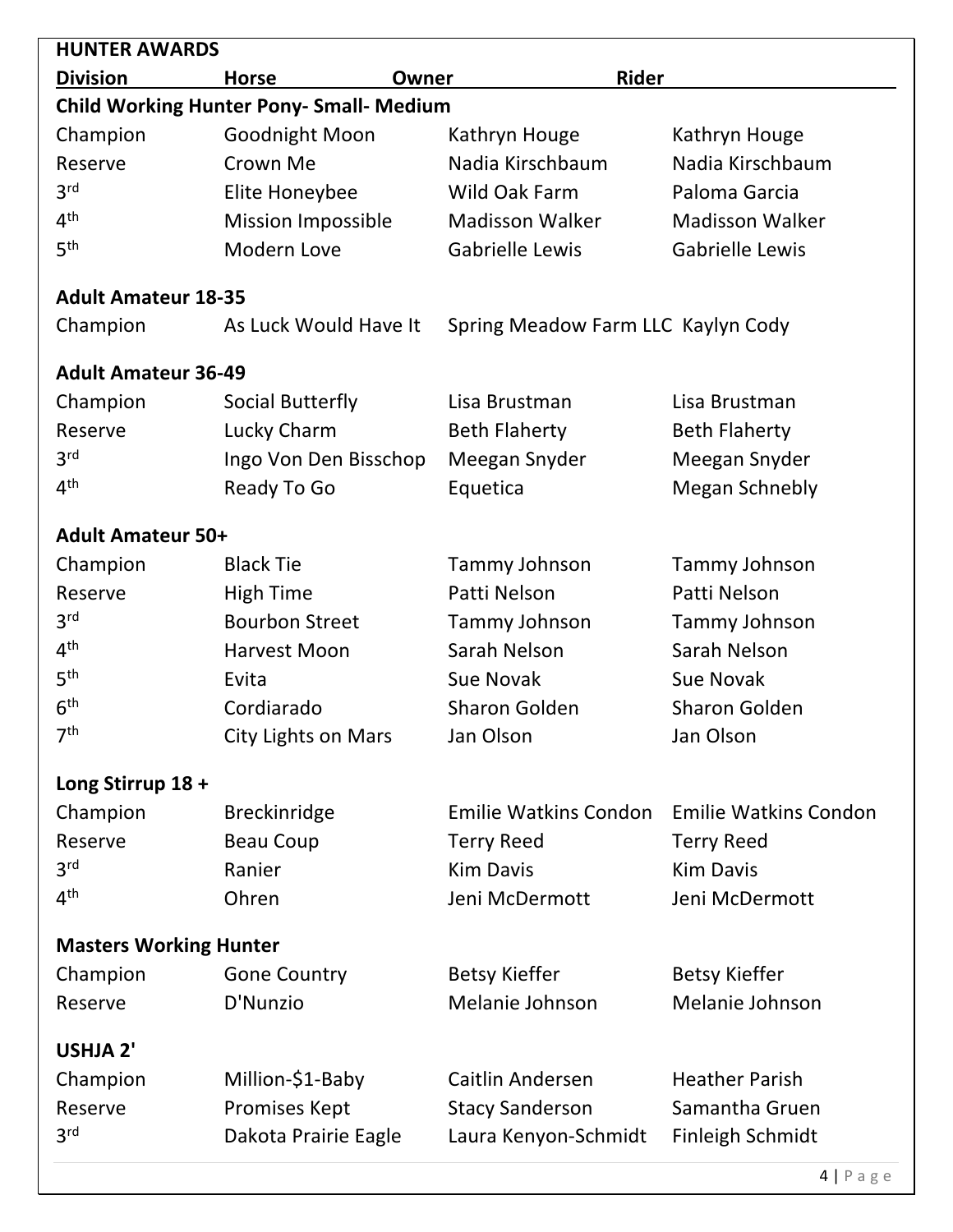| <b>HUNTER AWARDS</b> |                                        |                                    |                               |
|----------------------|----------------------------------------|------------------------------------|-------------------------------|
| <b>Division</b>      | <b>Horse</b><br>Owner                  | <b>Rider</b>                       |                               |
| USHJA 2'3"           |                                        |                                    |                               |
| Champion             | <b>Billabong</b>                       | <b>Addison Detor</b>               | <b>Addison Detor</b>          |
| Reserve              | Cloud 9                                | <b>Madeleine Lewis</b>             | Madeleine Lewis, Libby Bailey |
| 3 <sup>rd</sup>      | Good Night Moon                        | Kathryn Houge                      | Kathryn Houge                 |
| 4 <sup>th</sup>      | <b>Gone Country</b>                    | <b>Betsy Kieffer</b>               | Dan Urban                     |
| 5 <sup>th</sup>      | Meant to be Chocolate                  | <b>Gail Brandt</b>                 | Nora Huseth                   |
| 6 <sup>th</sup>      | Modern Love                            | <b>Gabrielle Lewis</b>             | <b>Gabrielle Lewis</b>        |
| 7 <sup>th</sup>      | Balou Q                                | Arbor Hill Farm                    | Libby Bailey                  |
| 8 <sup>th</sup>      | Romario                                | <b>Dandelion Farm</b>              | <b>Emmelia Forbes</b>         |
| <b>USHJA 2'6"</b>    |                                        |                                    |                               |
| Champion             | <b>Gone Country</b>                    | <b>Betsy Kieffer</b>               | Dan Urban, Gail Nederostek    |
| Reserve              | Hofmeister                             | <b>Greg Novak</b>                  | Nick Novak, Ashley Slade      |
| 3 <sup>rd</sup>      | Independence                           | Savannah Erickson                  | Savannah Erickson             |
| 4 <sup>th</sup>      | <b>Billabong</b>                       | <b>Addison Detor</b>               | <b>Addison Detor</b>          |
| 5 <sup>th</sup>      | LEOtie                                 | Eva Paskewich                      | Libby Bailey                  |
| 6 <sup>th</sup>      | Breckenridge                           | <b>Emilie Watkins Condon</b>       | Libby Bailey                  |
| 7 <sup>th</sup>      | <b>Mission Impossible</b>              | <b>Madisson Walker</b>             | <b>Madisson Walker</b>        |
| 8 <sup>th</sup>      | Cloud 9                                | <b>Madeleine Lewis</b>             | Libby Bailey                  |
| <b>USHJA 2'9"</b>    |                                        |                                    |                               |
| Champion             | <b>Breckenridge</b>                    | <b>Emilie Watkins Condon</b>       | Libby Bailey                  |
| Reserve              | Kieren                                 | <b>Tracy Grandstrand</b>           | <b>Tal Mizrahi</b>            |
| 3 <sup>rd</sup>      | Don't Worry D'Orival                   | Abigail Nelsen                     | Abigail Nelsen                |
| 4 <sup>th</sup>      | Three Cups Half and Half Lauren McLain |                                    | Libby Bailey                  |
| 5 <sup>th</sup>      | Grandstand                             | <b>Caroline Swanson</b>            | <b>Caroline Swanson</b>       |
| 6 <sup>th</sup>      | <b>Tell Me</b>                         | <b>Emily Okey</b>                  | <b>Emily Okey</b>             |
| 7 <sup>th</sup>      | Harvest Moon                           | Sarah Nelson                       | Sarah Nelson                  |
| 8 <sup>th</sup>      | <b>Hello Poppy</b>                     | Gail Brandt                        | Mary Konu                     |
| <b>USHJA 3'</b>      |                                        |                                    |                               |
| Champion             | Evincible                              | Linda Ostberg                      | <b>Kelsey Ostberg</b>         |
| Reserve              | As Luck Would Have It                  | Spring Meadow Farm LLC Kaylyn Cody |                               |
| 3 <sup>rd</sup>      | <b>Black Tie</b>                       | Tammy Johnson                      | Tammy Johnson                 |
| 4 <sup>th</sup>      | Leo Kress                              | <b>Talia Slovut</b>                | <b>Talia Slovut</b>           |
| 5 <sup>th</sup>      | Social Butterfly                       | Lisa Brustman                      | Lisa Brustman                 |
| 6 <sup>th</sup>      | Ingo Von Den Bisschop                  | Meegan Snyder                      | Nick Novak, Ashley Slade      |
| 7 <sup>th</sup>      | Grandiose                              | <b>Annie Marvin</b>                | <b>Kelsey Ostberg</b>         |
| 8 <sup>th</sup>      | Clarimo X.I.V.                         | Tara Pradhan                       | Tara Pradhan                  |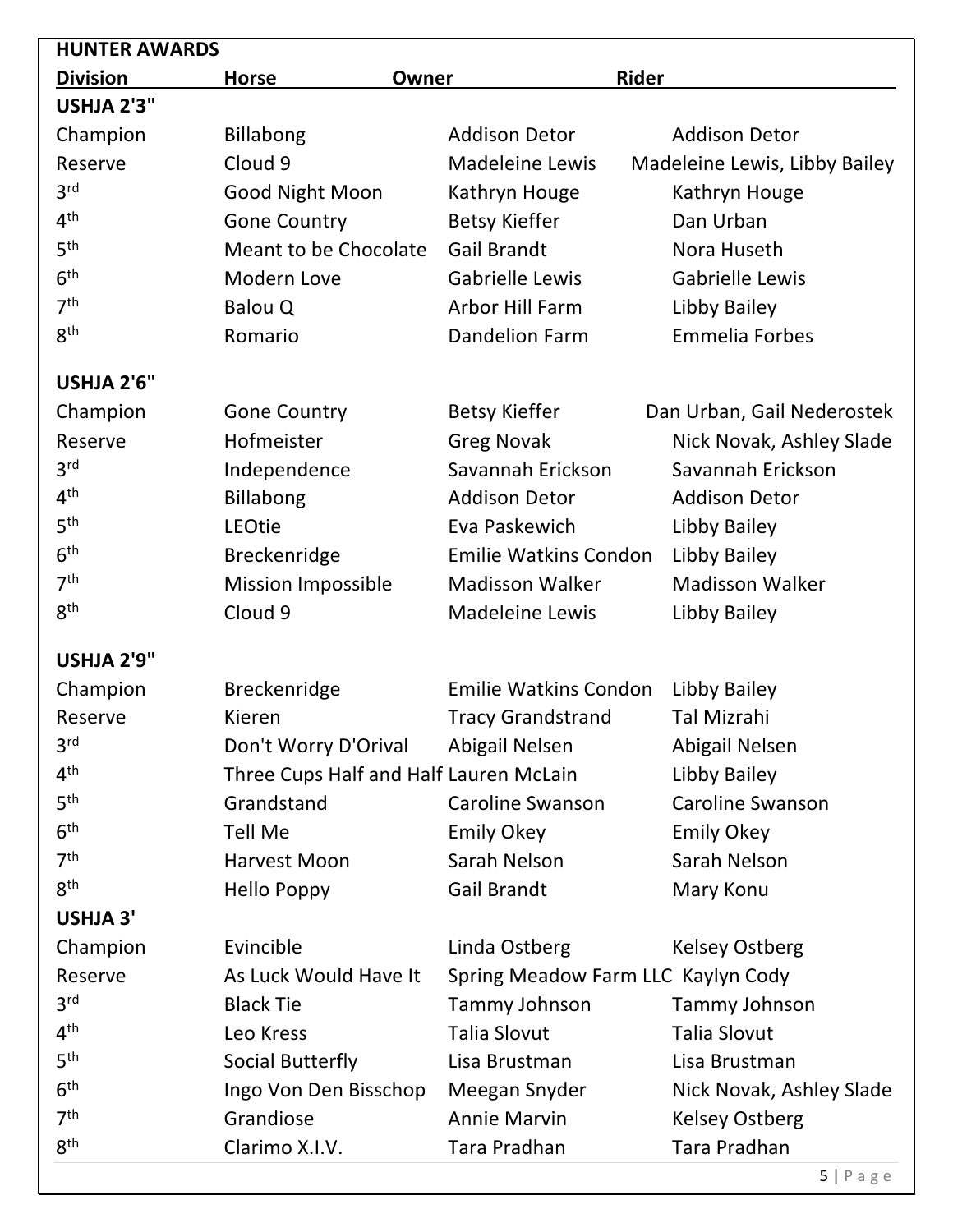| <b>HUNTER AWARDS</b>                |                            |                        |                                       |
|-------------------------------------|----------------------------|------------------------|---------------------------------------|
| <b>Division</b>                     | <b>Horse</b>               | Owner                  | <b>Rider</b>                          |
|                                     |                            |                        |                                       |
| <b>Thoroughbred Hunter</b>          |                            |                        |                                       |
| Champion                            | Happy Hour                 |                        | Muffy Babcock Lokowich Tal Mizrahi    |
| Reserve                             | <b>Bel Salto</b>           | <b>Bella Castro</b>    | Bella Castro, Jane Martinson          |
| 3 <sup>rd</sup>                     | <b>City Lights on Mars</b> | Jan Olson              | Jan Olson, Heather Parish             |
| 4 <sup>th</sup>                     | Lucky Charm                | <b>Beth Flaherty</b>   | <b>Tal Mizrahi</b>                    |
| 5 <sup>th</sup>                     | World Famous Sam T         | Susan Bethke           | Olivia Bethke                         |
| 6 <sup>th</sup>                     | <b>Bear Trappe</b>         | Susan Bethke           | Olivia Bethke                         |
| 7 <sup>th</sup>                     | Trilogy                    | Abbie Leidig           | Abbie Leidig                          |
| 8 <sup>th</sup>                     | Pop Quiz                   | <b>Cora Theis</b>      | Kirsten Priebe                        |
| Long Stirrup 17 -                   |                            |                        |                                       |
| Champion                            | <b>Cruising Clover</b>     | <b>Harlow Burris</b>   | <b>Harlow Burris</b>                  |
| Reserve                             | Cloud 9                    | <b>Madeleine Lewis</b> | <b>Madeleine Lewis</b>                |
| 3 <sup>rd</sup>                     | Independence               | Savannah Erickson      | Savannah Erickson                     |
| 4 <sup>th</sup>                     | Take A Chance On Me        |                        | Muffy Babcock Lokowich Poppy Lokowich |
| 5 <sup>th</sup>                     | Around the World           | Ella Kortkamp          | Ella Kortkamp                         |
| 6 <sup>th</sup>                     | LEOtie                     | Eva Paskewich          | Eva Paskewich                         |
| 7 <sup>th</sup>                     | Prophet 55                 | CoCo Ciardelli         | CoCo Ciardelli                        |
| 8 <sup>th</sup>                     | Pop Quiz                   | <b>Cora Theis</b>      | Cora Theis                            |
| <b>Opportunity Hunter</b>           |                            |                        |                                       |
| Champion                            | <b>Barracuda</b>           | Melanie Johnson        | Felix Johnson                         |
| Reserve                             | Promises Kept              | <b>Stacy Sanderson</b> | Samantha Gruen                        |
| <b>Short Stirrup Working Hunter</b> |                            |                        |                                       |
| Champion                            | Go For Baroque             | Liz McCadden           | Isabella McCadden                     |
| Reserve                             | Laced with Grace           | Lucy Rofidal           | Lucy Rofidal                          |
| 3 <sup>rd</sup>                     | <b>Elite Honeybee</b>      | Wild Oak Farm          | Paloma Garcia                         |
| 4 <sup>th</sup>                     | Cloud 9                    | <b>Madeleine Lewis</b> | <b>Madeleine Lewis</b>                |
| 5 <sup>th</sup>                     | Good Night Moon            | Kathryn Houge          | Kathryn Houge                         |
| 6 <sup>th</sup>                     | Inside Out                 | Liz McCadden           | Isabella McCadden                     |
| 7 <sup>th</sup>                     | Dakota Prairie Eagle       | Laura Kenyon-Schmidt   | Finleigh Schmidt                      |
|                                     |                            |                        |                                       |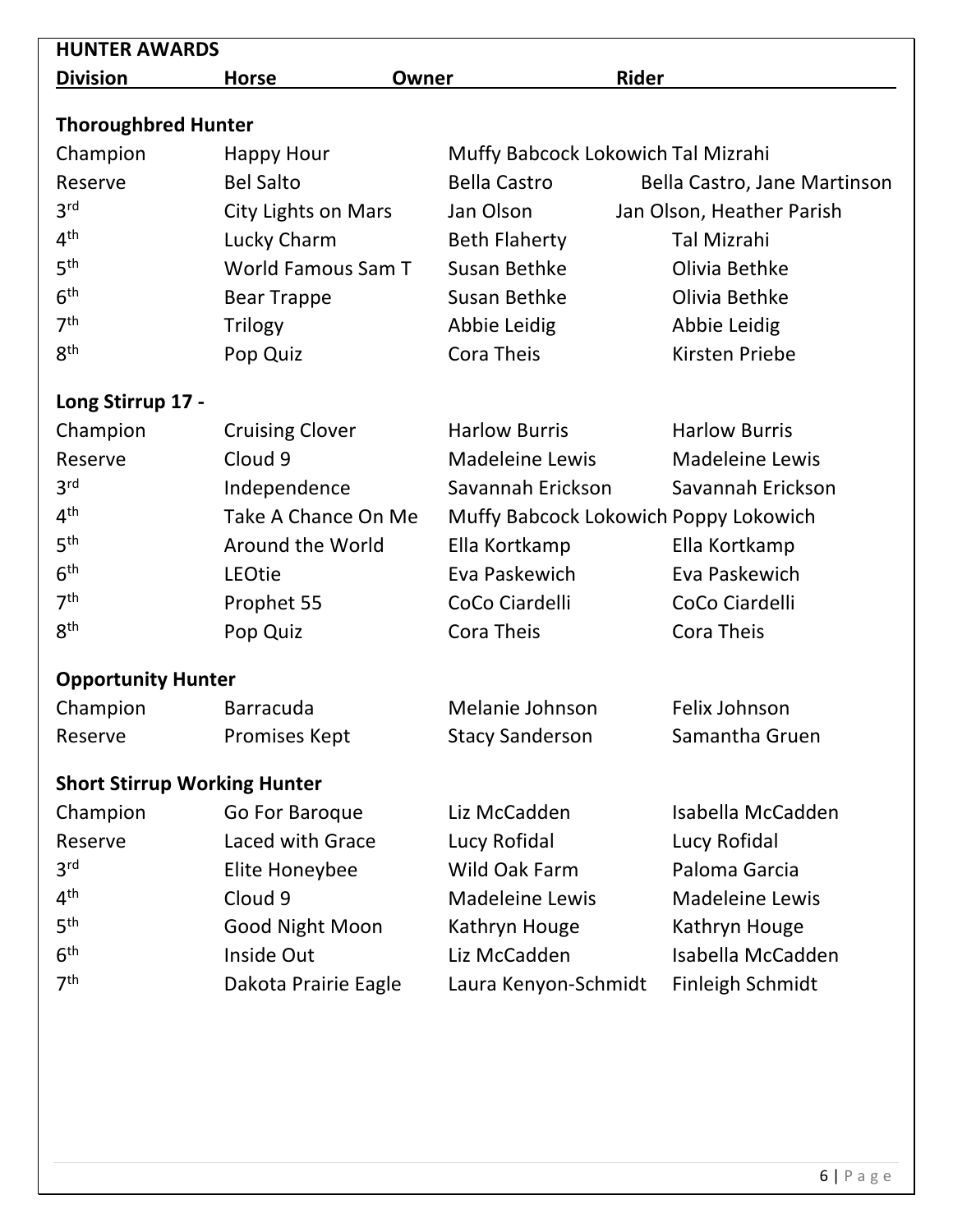| <b>HUNTER AWARDS</b>               |                           |                                    |                             |  |
|------------------------------------|---------------------------|------------------------------------|-----------------------------|--|
| <b>Division</b>                    | <b>Horse</b><br>Owner     | <b>Rider</b>                       |                             |  |
| Low Jr / Amateur Working Hunter    |                           |                                    |                             |  |
| Champion                           | <b>Black Tie</b>          | Tammy Johnson                      | Tammy Johnson               |  |
| Reserve                            | As Luck Would Have It     | Spring Meadow Farm LLC Kaylyn Cody |                             |  |
| 3 <sup>rd</sup>                    | Social Butterfly          | Lisa Brustman                      | Lisa Brustman               |  |
| 4 <sup>th</sup>                    | <b>Bourbon Street</b>     | Tammy Johnson                      | Tammy Johnson               |  |
| 5 <sup>th</sup>                    | <b>Silent Partner</b>     | <b>Marcy Tremblay</b>              | <b>Marcy Tremblay</b>       |  |
| 6 <sup>th</sup>                    | Leo Kress                 | <b>Talia Slovut</b>                | <b>Talia Slovut</b>         |  |
| 7 <sup>th</sup>                    | Clarimo X.I.V.            | Tara Pradhan                       | Tara Pradhan                |  |
| 8 <sup>th</sup>                    | <b>Kravitz E</b>          | Sophie Rosenberg                   | Sophie Rosenberg            |  |
| <b>Starter Hunter</b>              |                           |                                    |                             |  |
| Champion                           | Laced with Grace          | Lucy Rofidal                       | Lucy Rofidal                |  |
| Reserve                            | Independence              | Savannah Erickson                  | Savannah Erickson           |  |
| 3 <sup>rd</sup>                    | Meant to be Chocolate     | <b>Gail Brandt</b>                 | Nora Huseth                 |  |
| 4 <sup>th</sup>                    | Cloud 9                   | <b>Madeleine Lewis</b>             | <b>Madeleine Lewis</b>      |  |
| 5 <sup>th</sup>                    | C.I. Solaris              | Joanna Theriault                   | Joanna Theriault            |  |
| 6 <sup>th</sup>                    | Pop Quiz                  | Cora Theis                         | <b>Cora Theis</b>           |  |
| 7 <sup>th</sup>                    | <b>Cruising Clover</b>    | <b>Harlow Burris</b>               | <b>Harlow Burris</b>        |  |
| 8 <sup>th</sup>                    | Around the World          | Ella Kortkamp                      | Ella Kortkamp               |  |
| <b>Baby Green</b>                  |                           |                                    |                             |  |
| Champion                           | Roosevelt FLT             | Linda Ostberg                      | Kelsey Ostberg              |  |
| Reserve                            | Balou Q                   | Arbor Hill Farm                    | Libby Bailey                |  |
| 3 <sup>rd</sup>                    | Mystic Knight             | Gail Brandt                        | Mary Konu                   |  |
| 4 <sup>th</sup>                    | Take A Chance On Me       | Muffy Babcock Lokowich Tal Mizrahi |                             |  |
| 5 <sup>th</sup>                    | Walking In Memphis        | Kristina Thakor                    | Mia Forbes                  |  |
| 6 <sup>th</sup>                    | Ohren                     | Jeni McDermott                     | Jeni McDermott, Tal Mizrahi |  |
| <b>USHJA Low Adult Hunter 2'6"</b> |                           |                                    |                             |  |
| Champion                           | <b>Walking In Memphis</b> | Kristina Thakor                    | Kristina Thakor             |  |
| Reserve                            | Hofmeister                | <b>Greg Novak</b>                  | <b>Greg Novak</b>           |  |
| 3 <sup>rd</sup>                    | Presley                   | Ann Antonsen                       | Ann Antonsen                |  |
| 4 <sup>th</sup>                    | Ohren                     | Jeni McDermott                     | Jeni McDermott              |  |
| 5 <sup>th</sup>                    | Ranier                    | <b>Kim Davis</b>                   | <b>Kim Davis</b>            |  |
| 6 <sup>th</sup>                    | Evita                     | Sue Novak                          | Sue Novak                   |  |
| 7 <sup>th</sup>                    | <b>Quantum Leap</b>       | Anne Healey                        | Anne Healey                 |  |
| 8 <sup>th</sup>                    | D'Nunzio                  | Melanie Johnson                    | Melanie Johnson             |  |
|                                    |                           |                                    |                             |  |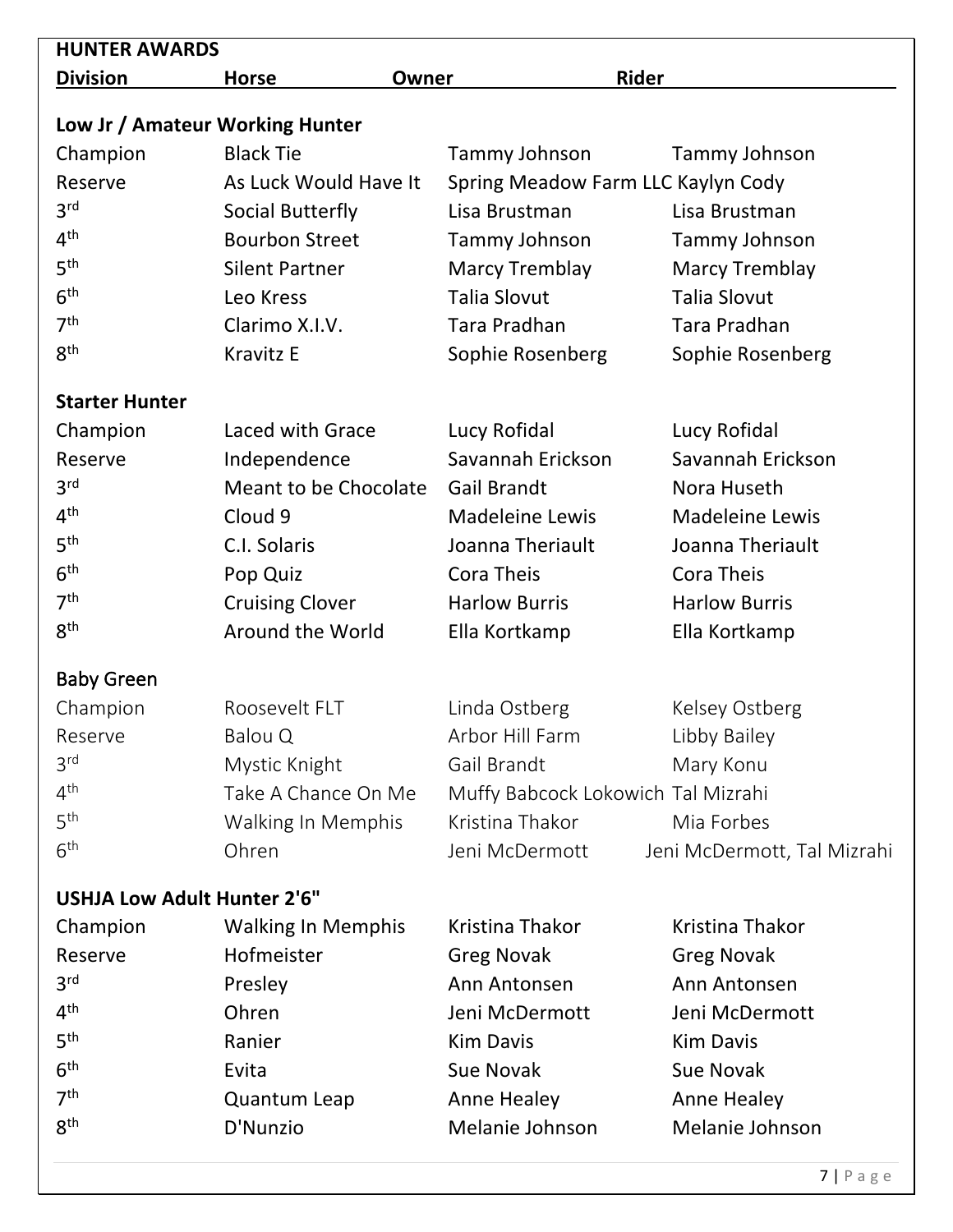| <b>HUNTER AWARDS</b>               |                                        |       |                              |                                               |
|------------------------------------|----------------------------------------|-------|------------------------------|-----------------------------------------------|
| <b>Division</b>                    | <b>Horse</b>                           | Owner | <b>Rider</b>                 |                                               |
| <b>USHJA Low Child Hunter 2'6"</b> |                                        |       |                              |                                               |
| Champion                           | <b>Coral Lane</b>                      |       | <b>Mechlin Farm</b>          | <b>Ivy Lampert</b>                            |
| Reserve                            | Independence                           |       | Savannah Erickson            | Savannah Erickson                             |
| 3 <sup>rd</sup>                    | LEOtie                                 |       | Eva Paskewich                | Eva Paskewich                                 |
| 4 <sup>th</sup>                    | <b>Cruising Clover</b>                 |       | <b>Harlow Burris</b>         | <b>Harlow Burris</b>                          |
| 5 <sup>th</sup>                    | Cloud 9                                |       | <b>Madeleine Lewis</b>       | <b>Madeleine Lewis</b>                        |
| 6 <sup>th</sup>                    | Roheryn                                |       | <b>Stephanie Gardner</b>     | Katelyn Yoch                                  |
| 7 <sup>th</sup>                    | Prophet 55                             |       | CoCo Ciardelli               | CoCo Ciardelli                                |
| 8 <sup>th</sup>                    | Mackey                                 |       | Emma Eisenmann               | Emma Eisenmann                                |
| <b>Modified Adult Hunter 2'9"</b>  |                                        |       |                              |                                               |
| Champion                           | Ingo Von Den Bisschop                  |       | Meegan Snyder                | Meegan Snyder                                 |
| Reserve                            | Harvest Moon                           |       | Sarah Nelson                 | Sarah Nelson                                  |
| 3 <sup>rd</sup>                    | <b>High Time</b>                       |       | Patti Nelson                 | Patti Nelson                                  |
| 4 <sup>th</sup>                    | <b>Happy Hour</b>                      |       |                              | Muffy Babcock Lokowich Muffy Babcock Lokowich |
| 5 <sup>th</sup>                    | Evita                                  |       | Sue Novak                    | Sue Novak                                     |
| 6 <sup>th</sup>                    | <b>Quantum Leap</b>                    |       | Anne Healey                  | <b>Anne Healey</b>                            |
| 7 <sup>th</sup>                    | Callaghen                              |       | Caitlin Andersen             | <b>Courtney Hieb</b>                          |
| 8 <sup>th</sup>                    | <b>Breckenridge</b>                    |       | <b>Emilie Watkins Condon</b> | <b>Emilie Watkins Condon</b>                  |
| <b>Modified Child Hunter 2'9"</b>  |                                        |       |                              |                                               |
| Champion                           | Grandstand                             |       | Caroline Swanson             | <b>Caroline Swanson</b>                       |
| Reserve                            | LEOtie                                 |       | Eva Paskewich                | Eva Paskewich                                 |
| 3 <sup>rd</sup>                    | Prophet 55                             |       | CoCo Ciardelli               | CoCo Ciardelli                                |
| 4 <sup>th</sup>                    | Three Cups Half and Half Lauren McLain |       |                              | Lauren McLain                                 |
| 5 <sup>th</sup>                    | Tell Me                                |       | <b>Emily Okey</b>            | <b>Emily Okey</b>                             |
| 6 <sup>th</sup>                    | Don't Worry D'Orival                   |       | Abigail Nelsen               | Abigail Nelsen                                |
| 7 <sup>th</sup>                    | <b>Bel Salto</b>                       |       | <b>Bella Castro</b>          | <b>Bella Castro</b>                           |
| 8 <sup>th</sup>                    | Pop Quiz                               |       | Cora Theis                   | Cora Theis                                    |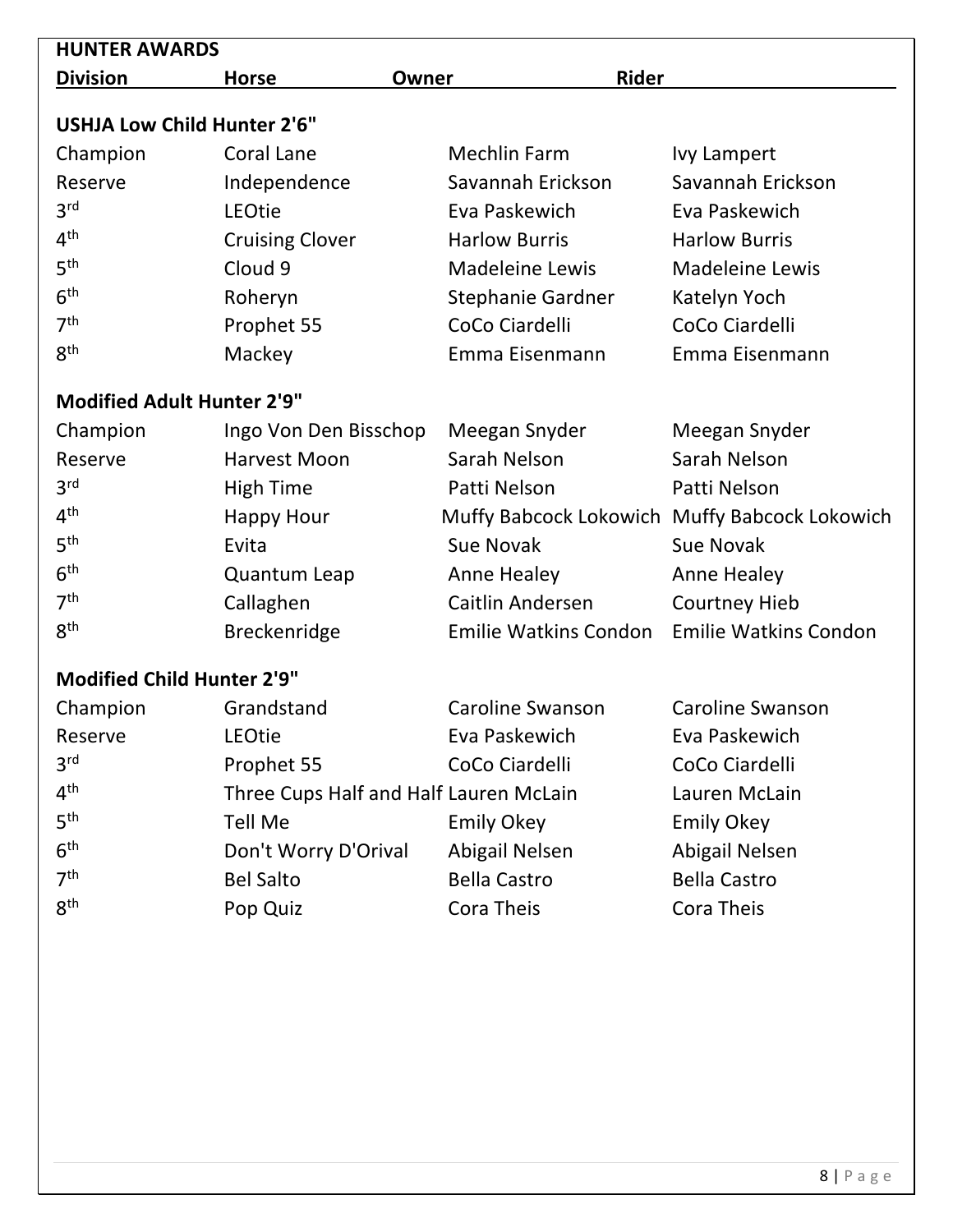## **Perpetual Awards Hunter Division**

**"Snowy River" Long Stirrup donated by Patti Nelson** 2021 Winner: Cruising Clover, Harlow Burris

**Floyd Paulson donated by the Gronneberg Family** 2021 Winner: Modern Love, Gabrielle Lewis

**Cortright Children's Hunter donated by friends of Preston Cortright** 2021 Winner: Grandstand, Caroline Swanson

**"Giselle" Adult Amateur donated by Sue and Greg Novak** 2021 Winner: Black Tie, Tamara Johnson

## **"Lilly" Adult Amateur donated by Sharon Golden and Anne Meyer**

2021 Winner: As Luck Would Have It, owned by Meadow Farm LLC, ridden by Kaylyn Cody

**"After Hours" High Point Adult Amateur Hunter donated by Marcy Lillyblad** 2021 Winner: Black Tie, Tamara Johnson

> **"Hennessey" 3'3" Amateur Owner donated by Cindy Bulwicz** 2021 Winner: Silent Partner, Marcy Tremblay

### **"Mere Persuasion" 3'3" Junior Hunter**

2021 Winner: Waboca V.I., Arbor Hill Farm, ridden by Zoe Lampert

**McCabe 3'6" Junior Hunter donated by Cathy McCabe Cortright** 2021 Winner: none

#### **"The Girl Next Door" Short Stirrup donated by Ann Gosack**

2021 Winner: Go For Baroque, owned by Liz McCaden, ridden by Isabella McCadden

### **"Handsome Is" High Point Hunter donated by the Kieffer Family**

2021 Winner: Grandstrand, Caroline Swanson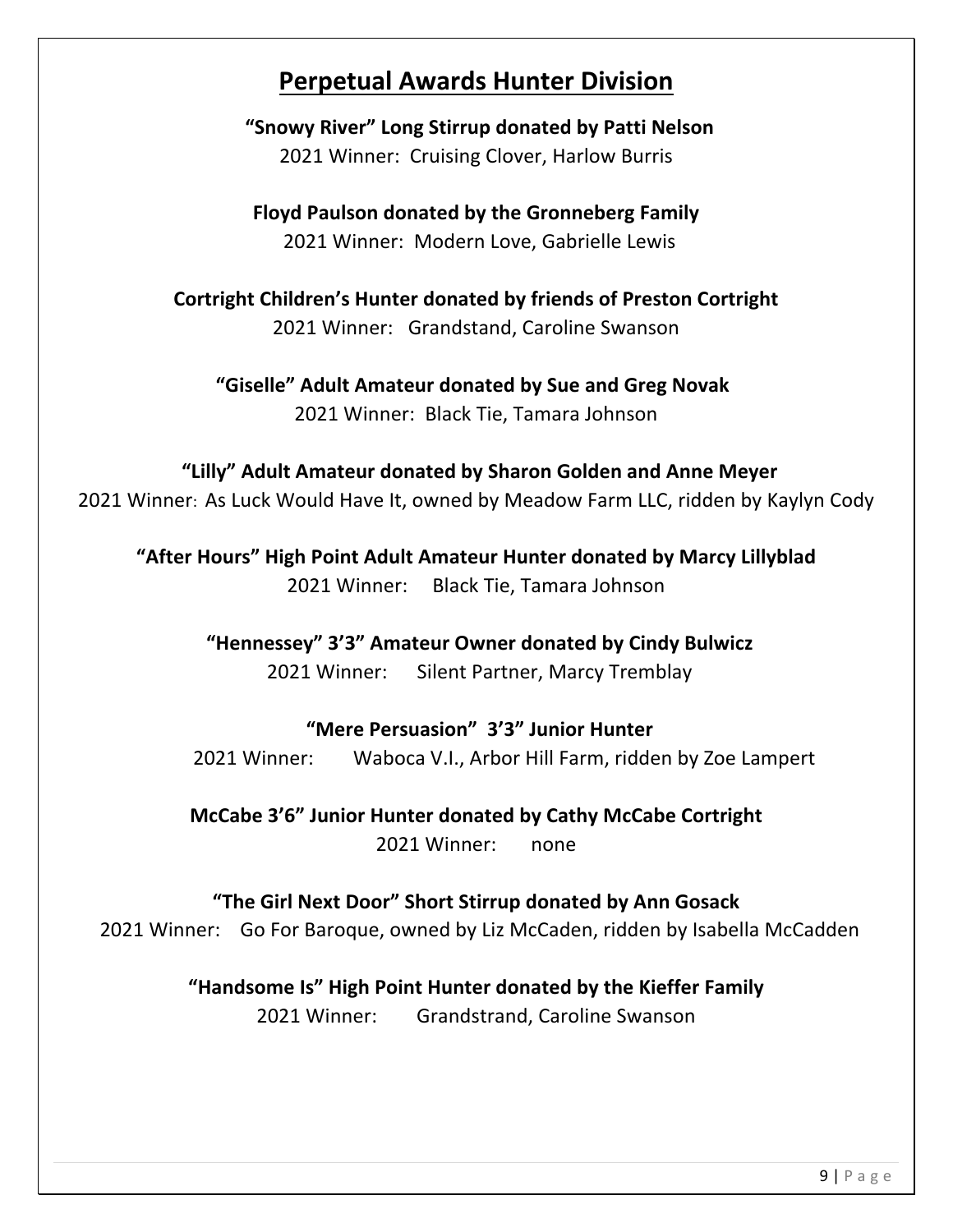| <b>EQUITATION AWARDS</b>    |                         |                            |                              |
|-----------------------------|-------------------------|----------------------------|------------------------------|
| <b>Division</b>             | <b>Rider</b>            | <b>Division</b>            | <b>Rider</b>                 |
|                             |                         |                            |                              |
| 11 & under OF               |                         | 11 & under flat            |                              |
| Champion                    | <b>Ivy Lampert</b>      | Champion                   | <b>Ivy Lampert</b>           |
| Reserve                     | <b>Madeleine Lewis</b>  | Reserve                    | <b>Madeline Lewis</b>        |
| 3 <sup>rd</sup>             | Kathryn Houge           | 3 <sup>rd</sup>            | Isabella McCadden            |
| 4 <sup>th</sup>             | Isabella McCadden       | 4 <sup>th</sup>            | Kathyrn Houge                |
| 5 <sup>th</sup>             | <b>Gabrielle Lewis</b>  | 5 <sup>th</sup>            | <b>Gabrielle Lewis</b>       |
| 12 - 14 OF                  |                         | 12 - 14 flat               |                              |
| Champion                    | Ava Donna               | Champion                   | Ava Donna                    |
| Reserve                     | <b>Caroline Swanson</b> | Reserve                    | Coco Ciardelli               |
| 3 <sup>rd</sup>             | Eva Paskewich           | 3 <sup>rd</sup>            | Lauren Masica                |
| 4 <sup>th</sup>             | Coco Ciardelli          | 4 <sup>th</sup>            | Eva Paskewich                |
|                             |                         | 5 <sup>th</sup>            | <b>Bella Castro</b>          |
| 15 - 17 OF                  |                         | 15 - 17 flat               |                              |
| Champion                    | <b>Emily Ainslie</b>    | Champion                   | <b>Emily Ainslie</b>         |
| Reserve                     | <b>Elyse Coatney</b>    | Reserve                    | Tara Pradhan                 |
| 3 <sup>rd</sup>             | <b>Tara Pradhan</b>     | 3 <sup>rd</sup>            | <b>Elyse Coatney</b>         |
| $4th$ Tie                   | Abigail Nelsen          | $4th$ Tie                  | Abigail Nelsen               |
| 4 <sup>th</sup> Tie         | <b>Madisson Walker</b>  | $4th$ Tie                  | Peyton LaFrenz               |
|                             |                         | 5 <sup>th</sup>            | <b>Madisson Walker</b>       |
| <b>Short Stirrup EQ</b>     |                         | <b>Opportunity EQ</b>      |                              |
| Champion                    | Lucy Rofidal            | Champion                   | Sofia Tallarigo              |
| Reserve                     | Isabella McCadden       | Reserve                    | Samantha Gruen               |
| 3 <sup>rd</sup>             | Paloma Garcia           | 3 <sup>rd</sup>            | Abby Jansen                  |
| 4 <sup>th</sup> Tie         | <b>Madeleine Lewis</b>  | 4 <sup>th</sup>            | Felix Johnson                |
| 4 <sup>th</sup> Tie         | Kathryn Houge           | 5 <sup>th</sup>            | Isabella McCadden            |
| 5 <sup>th</sup>             | Lydia Beaver            | 6 <sup>th</sup>            | Lucy Rofidal                 |
|                             |                         |                            |                              |
| <b>Adult EQ 18 and Over</b> | Lisa Brustman           | Long Stirrup EQ 18 +       |                              |
| Champion                    |                         | Champion                   | <b>Terry Reed</b>            |
| Reserve<br>3 <sup>rd</sup>  | Tammy Johnson           | Reserve<br>3 <sup>rd</sup> | <b>Emilie Watkins Condon</b> |
| 4 <sup>th</sup>             | <b>Becky Milliken</b>   |                            | Kim Davis Condon             |
|                             | Jan Olson               |                            |                              |

5<sup>th</sup> Sharon Golden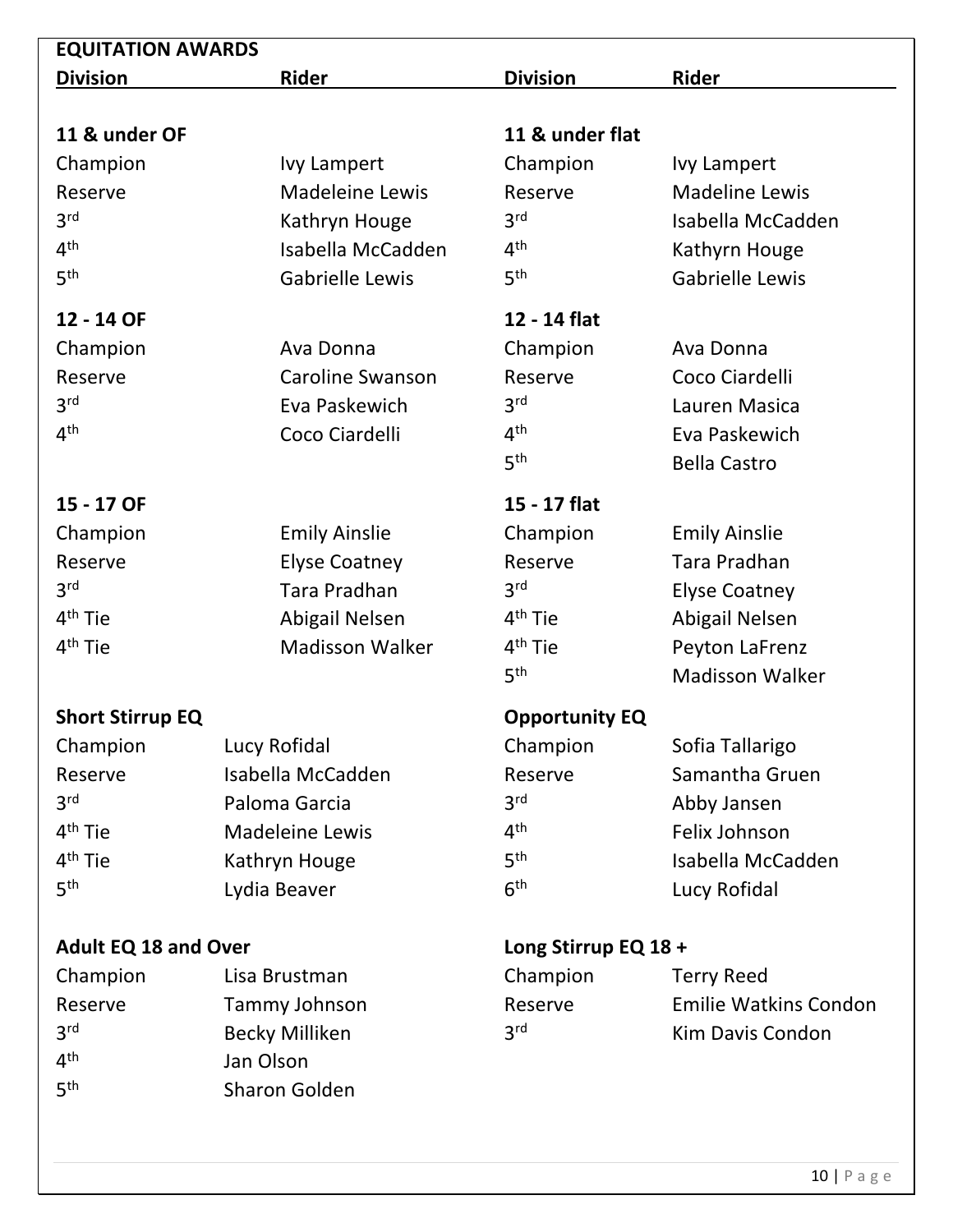| <b>EQUITATION AWARDS</b>   |                                        |                                |                              |
|----------------------------|----------------------------------------|--------------------------------|------------------------------|
| <b>Division</b>            | <b>Rider</b>                           | <b>Division</b>                | Rider                        |
| Long Stirrup EQ 17 & under |                                        | <b>Modified Child/Adult EQ</b> |                              |
| <b>Champion Tie</b>        | <b>Harlow Burris</b>                   | Champion                       | Eva Paskewich                |
| <b>Champion Tie</b>        | Savannah Erickson                      | Reserve                        | <b>Emily Okey</b>            |
| Reserve                    | <b>Madeleine Lewis</b>                 | 3 <sup>rd</sup>                | <b>Emilie Watkins Condon</b> |
| 3 <sup>rd</sup> Tie        | Poppy Lokowich                         | 4 <sup>th</sup>                | <b>Caroline Swanson</b>      |
| $3rd$ Tie                  | Eva Paskewich                          | 5 <sup>th</sup>                | CoCo Ciardelli               |
| $3rd$ Tie                  | CoCo Ciardelli                         | $6th$ Tie                      | Jan Olson                    |
| 4 <sup>th</sup>            | Ella Kortkamp                          | $6th$ Tie                      | Lola Well                    |
| 5 <sup>th</sup>            | <b>Madisson Walker</b>                 | 7 <sup>th</sup>                | <b>Tara Pradhan</b>          |
| $6th$ Tie                  | Cora Theis                             |                                |                              |
| 6 <sup>th</sup> Tie        | <b>Morgan Morrison</b>                 |                                |                              |
|                            | <b>Opportunity Shortest Stirrup EQ</b> | <b>Masters EQ</b>              |                              |
| Champion                   | <b>Finley Walker</b>                   | Champion                       | <b>Betsy Kieffer</b>         |
| Reserve                    | <b>Bailey Wise</b>                     | Reserve                        | Melanie Johnson              |
| <b>Starter EQ</b>          |                                        |                                |                              |
| Champion                   | Nora Huseth                            |                                |                              |
| <b>Reserve Tie</b>         | Cora Theis                             |                                |                              |

|             | CU III DI      |
|-------------|----------------|
| Reserve Tie | Samantha Gruen |

#### **MHJA Mini Medal MHJA Medal**

## Champion Ivy Lampert Champion Rebecca Milliken Reserve Savannah Erickson Reserve Caroline Swanson 3rd Eva Paskewich 3rd Alex Lokowich 4<sup>th</sup> Emilie Watkins Condon a<sup>th</sup> Beth Flaherty<br>5<sup>th</sup> Addison Detor 5<sup>th</sup> Emily Okev 5<sup>th</sup> Addison Detor 5<sup>th</sup> Emily Okey<br>6<sup>th</sup> Harlow Burris 6<sup>th</sup> 5<sup>th</sup> Tara Pradha  $6<sup>th</sup>$  Harlow Burris  $6<sup>th</sup>$  Tara Pradhan<br> $7<sup>th</sup>$  Lauren McLain 7<sup>th</sup> Lauren McLain<br>8<sup>th</sup> Kim Davis **Kim Davis**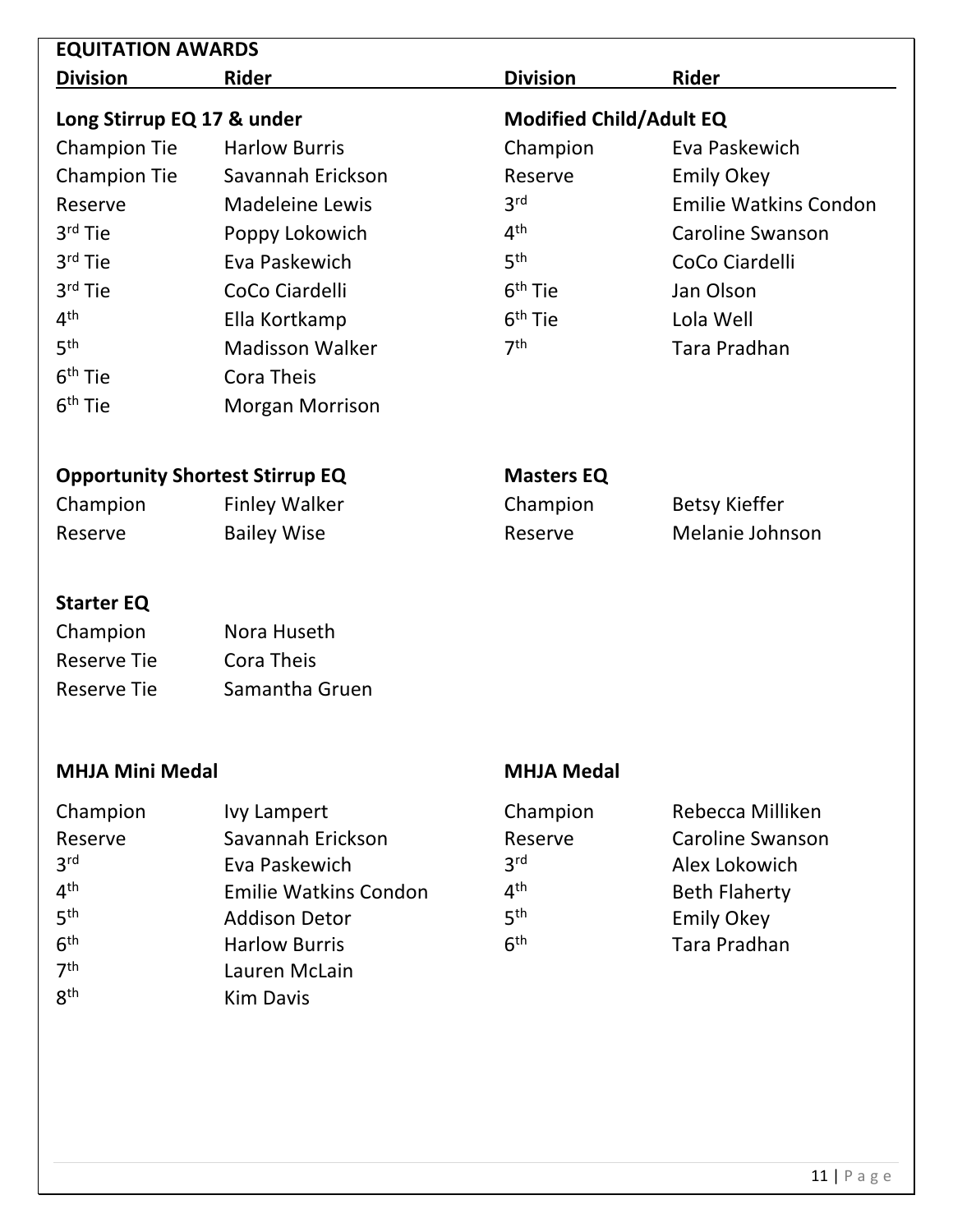# **Perpetual Awards Equitation Division**

**Lyman Wakefield High Point Equitation Rider in USEF Sections Donated by the Otten, Piper and Leck Families** 2021 Winner: Ivy Lampert

**RH Sirius Rising Star donated by Diane Stockstead** 2021 Winner: Ivy Lampert

### **Best Child Rider donated by the Gronneberg Family**

2021 Winner: Madeline Lewis

**MHJA Mini-Medal** 2021 Winner: Ivy Lampert

#### **MHJA Medal**

2021 Winner: Rebecca Miliken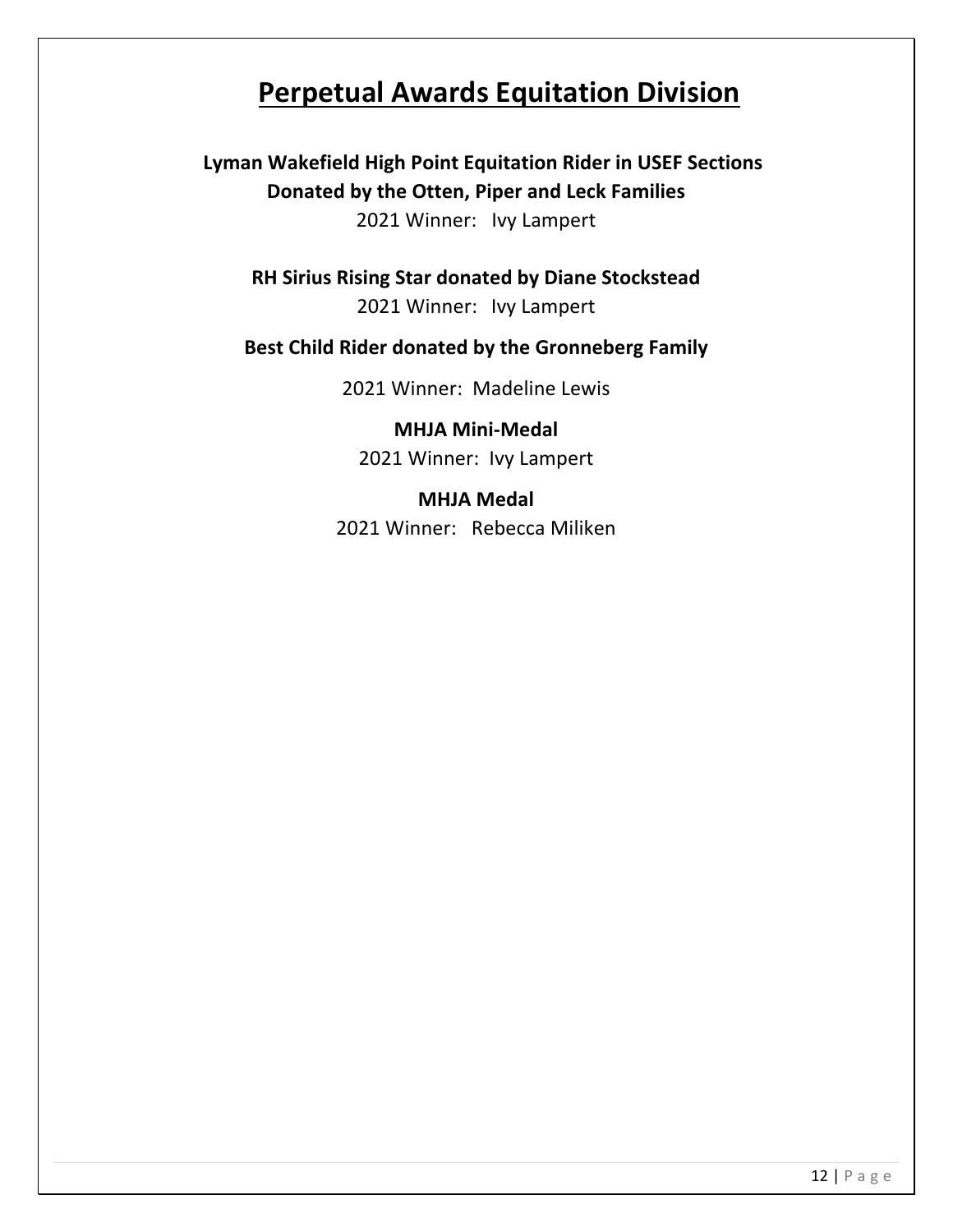| <b>JUMPER AWARDS</b> |                            |                               |                                   |  |
|----------------------|----------------------------|-------------------------------|-----------------------------------|--|
| <b>Division</b>      | <b>Horse</b>               | Owner                         | Rider                             |  |
|                      |                            |                               |                                   |  |
| <b>Junior Jumper</b> |                            |                               |                                   |  |
| Champion             | Galiatho Z                 | <b>Grace Griffin</b>          | <b>Grace Griffin</b>              |  |
| Reserve              | Pandora                    | Erika Hatchett                | Erika Hatchett                    |  |
| 3 <sup>rd</sup>      | <b>Fast and Furious</b>    | <b>Susan Bethke</b>           | Olivia Bethke                     |  |
| $0.70 - 0.75$ m      |                            |                               |                                   |  |
| Champion             | Iron Butterfly L.C.        | Victoria Wise                 | Victoria Wise                     |  |
| Reserve              | Catalina                   | Eva Hunt                      | Eva Hunt                          |  |
| 3 <sup>rd</sup>      | Micky White Sox            | <b>Muffy Babcock Lokowich</b> | Lilly Lokowich                    |  |
| 4 <sup>th</sup>      | Caramelo De Roca NPF       | <b>Bohden Cervenka</b>        | <b>Bohden Cervenka</b>            |  |
| 5 <sup>th</sup>      | <b>Connaught Ranger</b>    | <b>Addison Honour</b>         | <b>Addison Honour</b>             |  |
| 6 <sup>th</sup>      | <b>Sham's Celtic Knite</b> | Maykala Geragi                | Kirsten Priebe, Makayla Geragi    |  |
| 7 <sup>th</sup> Tie  | <b>Edison DZ</b>           | <b>Ellie Schultz</b>          | <b>Ellie Schultz</b>              |  |
| 7 <sup>th</sup> Tie  | Royal Reign                | Brittani Vinje                | Chloe Pruit, Kelly Volp           |  |
| $0.80 - 0.85$ m      |                            |                               |                                   |  |
| Champion             | Luminaria                  | Daisy Culligan                | Daisy Culligan                    |  |
| Reserve              | <b>Edison DZ</b>           | <b>Ellie Schultz</b>          | <b>Ellie Schultz</b>              |  |
| 3 <sup>rd</sup>      | Le Ruff                    | <b>Bill Nunn</b>              | <b>Stacy Nunn</b>                 |  |
| 4 <sup>th</sup>      | <b>Memphis Tennessee</b>   | <b>Taryn Klombies</b>         | <b>Taryn Klombies</b>             |  |
| 5 <sup>th</sup>      | Just Jake                  | Morgan Haapala                | Abigail Hemauer                   |  |
| 6 <sup>th</sup>      | Connaught Ranger           | <b>Addison Honour</b>         | <b>Addison Honour</b>             |  |
| 7 <sup>th</sup>      | Monte Carlo                | <b>Emily Zavadil</b>          | <b>Emily Zavadil</b>              |  |
| 8 <sup>th</sup>      | Catalina                   | Eva Hunt                      | Eva Hunt                          |  |
| $0.90 - 0.95$ m      |                            |                               |                                   |  |
| Champion             | Legend                     | Sara Reckner                  | <b>Heather Parish</b>             |  |
| Reserve              | Royal Reign                | Brittani Vinje                | <b>Chloe Pruitt, Sandy Morris</b> |  |
| 3 <sup>rd</sup>      | Regolla                    | <b>Bill Nunn</b>              | <b>Stacy Nunn</b>                 |  |
| 4 <sup>th</sup>      | Lucinda C                  | Alex DeFoe                    | Alex DeFoe                        |  |
| 5 <sup>th</sup>      | Just Jake                  | Morgan Haapala                | Abigail Hemauer                   |  |
| $6th$ Tie            | <b>Monte Carlo</b>         | <b>Emily Zavadil</b>          | <b>Emily Zavadil</b>              |  |
| 6 <sup>th</sup> Tie  | Casper J&J Z               | <b>Kim Puckett</b>            | <b>Kim Puckett</b>                |  |
| 7 <sup>th</sup>      | <b>March N November</b>    | Pat Ness                      | Pat Ness                          |  |
|                      |                            |                               |                                   |  |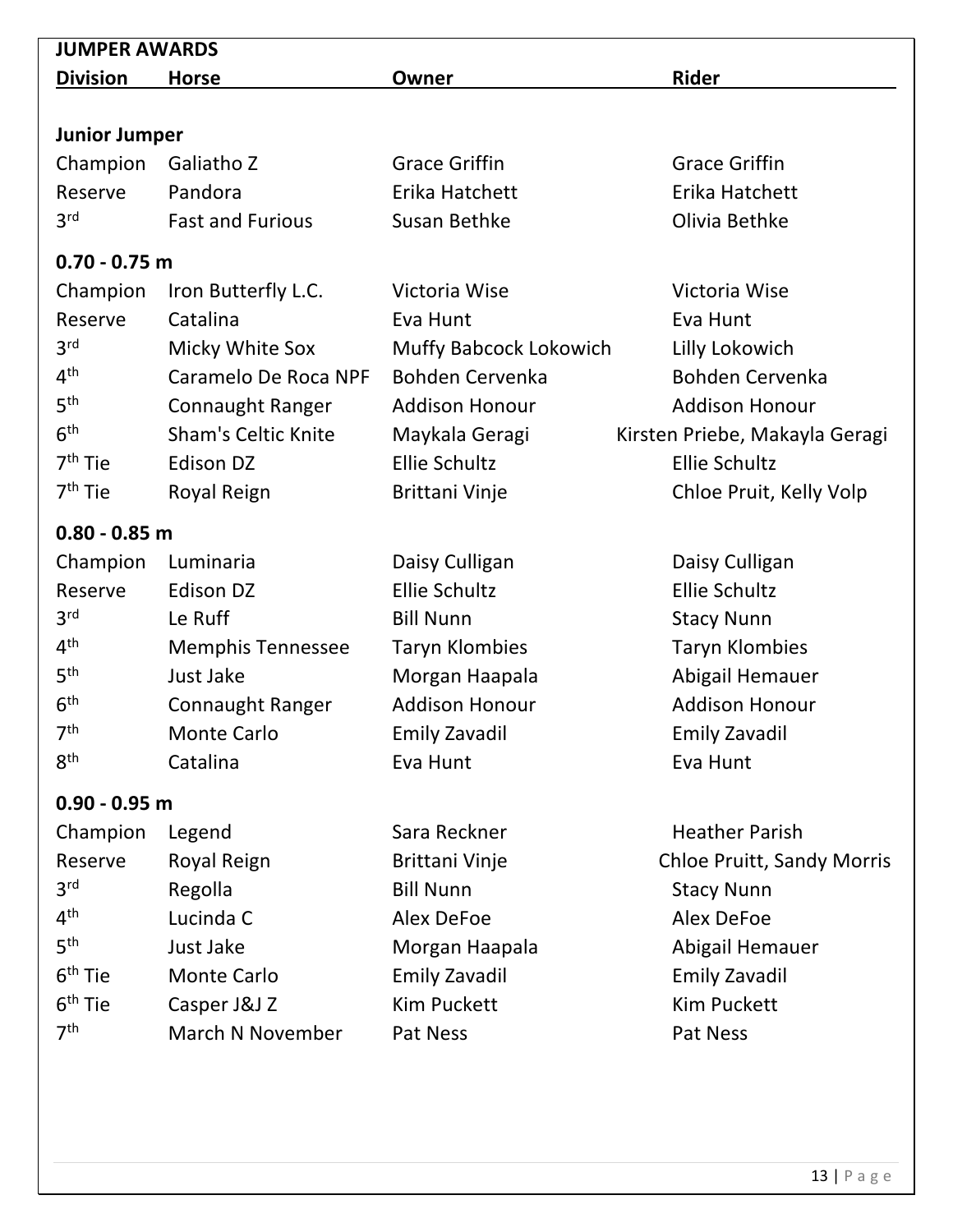| <b>JUMPER AWARDS</b> |                         |                               |                              |
|----------------------|-------------------------|-------------------------------|------------------------------|
| <b>Division</b>      | <b>Horse</b>            | Owner                         | <b>Rider</b>                 |
|                      |                         |                               |                              |
|                      |                         |                               |                              |
| $1.0 - 1.05$ m       |                         |                               |                              |
| Champion             | Cayenne                 | <b>Stacy Nunn</b>             | <b>Stacy Nunn</b>            |
| Reserve              | Komet Uno               | <b>Michelle Granrud</b>       | <b>Michelle Granrud</b>      |
| 3 <sup>rd</sup>      | Flextime                | <b>Spring Meadow Farm LLC</b> | <b>Heather Parish</b>        |
| 4 <sup>th</sup>      | Adele                   | Kathryn Ott                   | Kathryn Ott                  |
| 5 <sup>th</sup>      | <b>Kentucky ODF</b>     | Jane Martinson                | Jane Martinson               |
| 6 <sup>th</sup>      | A Million Reasons       | Maia Choi                     | Maia Choi                    |
| 7 <sup>th</sup>      | Update                  | <b>Stacy Aarsvold</b>         | <b>Stacy Aarsvold</b>        |
| 8 <sup>th</sup>      | Jalito de Reve          | <b>Emily Prendergast</b>      | <b>Kelsey Ostberg</b>        |
| 1.10 <sub>m</sub>    |                         |                               |                              |
| Champion             | <b>Kentucky ODF</b>     | Jane Martinson                | Jane Martinson               |
| Reserve              | <b>Glorious Demi</b>    | <b>Mohamed El Deeb</b>        | Tal Mizrahi, Renee Jaklitsch |
| 3 <sup>rd</sup>      | Caramba                 | <b>Stacy Aarsvold</b>         | <b>Stacy Nunn</b>            |
| 4 <sup>th</sup>      | Komet Uno               | <b>Michelle Granrud</b>       | <b>Michelle Granrud</b>      |
| 5 <sup>th</sup>      | Cayenne                 | <b>Stacy Nunn</b>             | <b>Stacy Nunn</b>            |
| 6 <sup>th</sup>      | <b>Bazinga</b>          | Kathryn Ott                   | Kirsten Priebe, Kathryn Ott  |
| 7 <sup>th</sup>      | Pandora                 | Erika Hatchett                | Erika Hatchett               |
| 8 <sup>th</sup>      | Just Do It              | Kathryn Ott                   | Kathryn Ott                  |
| 1.15 <sub>m</sub>    |                         |                               |                              |
| Champion             | Cassin                  | Nick Novak, Kirsten Priebe    | Kirsten Priebe               |
| Reserve              | E Harley Quinn BG       | <b>Tal Mizrahi</b>            | <b>Tal Mizrahi</b>           |
| $3rd$ Tie            | Galiatho Z              | <b>Grace Griffin</b>          | <b>Grace Griffin</b>         |
| 3rd Tie              | <b>Fast and Furious</b> | Susan Bethke                  | Olivia Bethke                |
| 4 <sup>th</sup>      | Gloves Off              | <b>Kelsey Ostberg</b>         | <b>Kelsey Ostberg</b>        |
| 5 <sup>th</sup>      | Draco                   | <b>Mohamed El Deeb</b>        | Tal Mizrahi, Kathryn Ott     |
| 6 <sup>th</sup>      | <b>CF Lucky Blue</b>    | <b>Kelsey Ostberg</b>         | <b>Kelsey Ostberg</b>        |
| 7 <sup>th</sup>      | Just Do It              | Kathryn Ott                   | Kathryn Ott                  |
| 8 <sup>th</sup>      | Komet Uno               | <b>Michelle Granrud</b>       | Michelle Granrud             |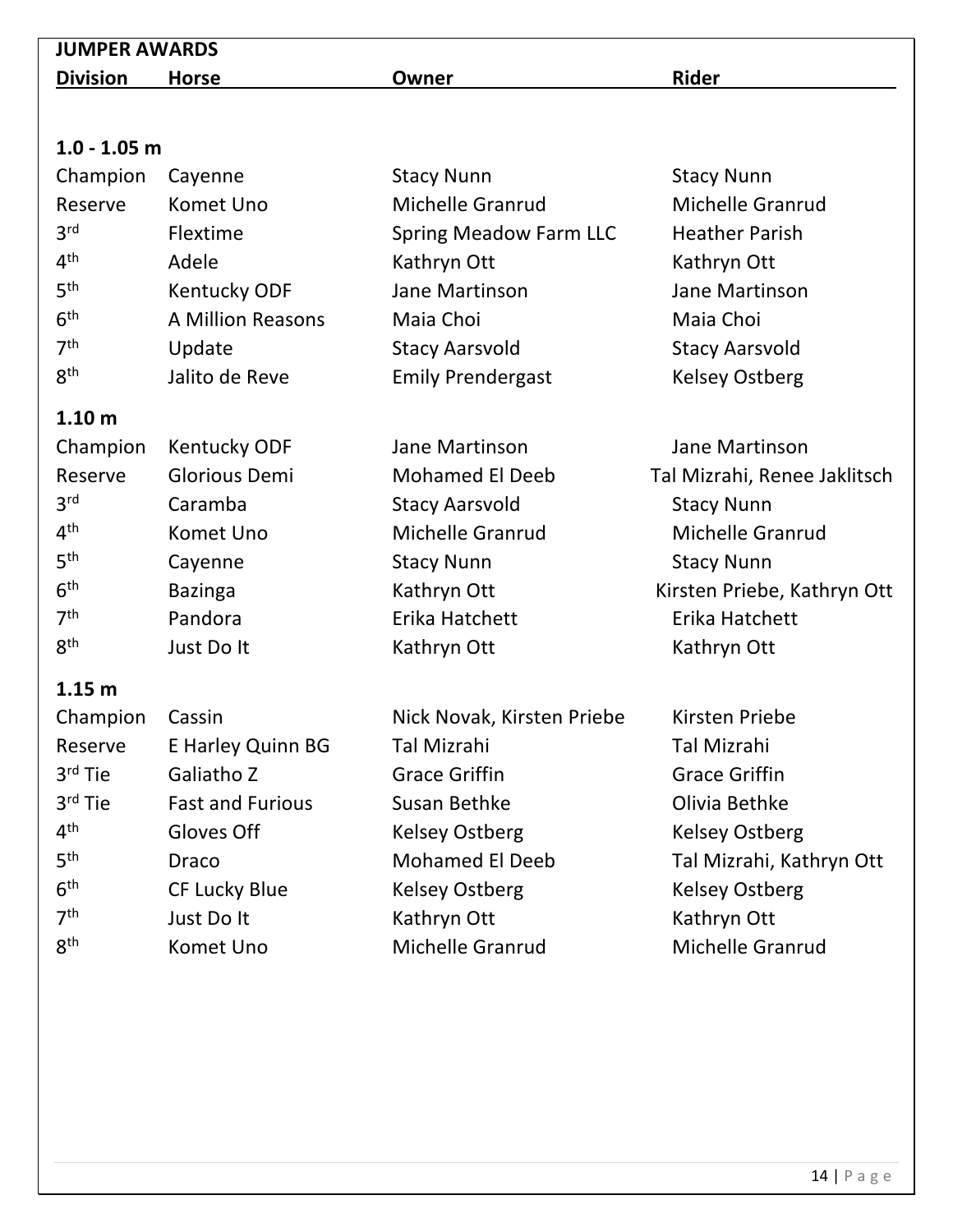| <b>JUMPER AWARDS</b>      |                           |                        |                                 |  |  |  |  |
|---------------------------|---------------------------|------------------------|---------------------------------|--|--|--|--|
| <b>Division</b>           | <b>Horse</b>              | Owner                  | <b>Rider</b>                    |  |  |  |  |
|                           |                           |                        |                                 |  |  |  |  |
| $1.20 - 1.25$ m           |                           |                        |                                 |  |  |  |  |
| Champion                  | CF Lucky Blue             | <b>Kelsey Ostberg</b>  | <b>Kelsey Ostberg</b>           |  |  |  |  |
| Reserve                   | Gloves Off                | <b>Kelsey Ostberg</b>  | <b>Kelsey Ostberg</b>           |  |  |  |  |
| 3 <sup>rd</sup>           | Draco                     | <b>Mohamed El Deeb</b> | Tal Mizrahi, Johnny Salazar     |  |  |  |  |
| 4 <sup>th</sup>           | <b>Fast and Furious</b>   | Susan Bethke           | Olivia Bethke                   |  |  |  |  |
| 5 <sup>th</sup>           | E Harley Quinn BG         | <b>Tal Mizrahi</b>     | <b>Tal Mizrahi</b>              |  |  |  |  |
| 6 <sup>th</sup>           | Just Do It                | Kathryn Ott            | Kathryn Ott                     |  |  |  |  |
| $7th$ Tie                 | Glorious Demi             | <b>Mohamed El Deeb</b> | Johnny Salazar, Renee Jaklitsch |  |  |  |  |
| $7th$ Tie                 | <b>Hold All Tickets</b>   | Renee Jaklitsch        | Renee Jaklitsch                 |  |  |  |  |
| 8 <sup>th</sup>           | Cassin                    | Kirsten Priebe         | Kirsten Priebe                  |  |  |  |  |
| 1.30 <sub>m</sub>         |                           |                        |                                 |  |  |  |  |
| Champion                  | <b>CF Lucky Blue</b>      | <b>Kelsey Ostberg</b>  | <b>Kelsey Ostberg</b>           |  |  |  |  |
| Reserve                   | Gloves Off                | <b>Kelsey Ostberg</b>  | <b>Kelsey Ostberg</b>           |  |  |  |  |
| 3 <sup>rd</sup>           | Cassin                    | Kirsten Priebe         | Kirsten Priebe                  |  |  |  |  |
| 4 <sup>th</sup>           | <b>Fast and Furious</b>   | Susan Bethke           | Olivia Bethke                   |  |  |  |  |
| 5 <sup>th</sup> Tie       | E Harley Quinn BG         | <b>Tal Mizrahi</b>     | <b>Tal Mizrahi</b>              |  |  |  |  |
| $5th$ Tie                 | Draco                     | <b>Mohamed El Deeb</b> | Johnny Salazar                  |  |  |  |  |
| 6 <sup>th</sup>           | Chocolate I Scream        | Olivia Bethke          | Olivia Bethke                   |  |  |  |  |
| 7 <sup>th</sup>           | Just Do It                | Kathryn Ott            | Kathryn Ott                     |  |  |  |  |
| <b>Modified Childrens</b> |                           |                        |                                 |  |  |  |  |
| Champion                  | Just Jake                 | Morgan Haapala         | Abigail Hemauer                 |  |  |  |  |
| Reserve                   | Edison DZ                 | <b>Ellie Schultz</b>   | <b>Ellie Schultz</b>            |  |  |  |  |
| 3 <sup>rd</sup>           | Luminaria                 | Daisy Culligan         | Daisy Culligan                  |  |  |  |  |
| 4 <sup>th</sup>           | Micky White Sox           | Muffy Babcock Lokowich | Lilly Lokowich                  |  |  |  |  |
| 5 <sup>th</sup>           | <b>Memphis Tennessee</b>  | <b>Taryn Klombies</b>  | <b>Taryn Klombies</b>           |  |  |  |  |
| 6 <sup>th</sup>           | California ODF            | Lauren Masica          | Lauren Masica                   |  |  |  |  |
| 7 <sup>th</sup>           | <b>Connaught Ranger</b>   | <b>Addison Honour</b>  | <b>Addison Honour</b>           |  |  |  |  |
| 8 <sup>th</sup>           | Czechmate                 | Alyce Rosenberg        | Alyce Rosenberg                 |  |  |  |  |
| <b>High Childrens</b>     |                           |                        |                                 |  |  |  |  |
| Champion                  | Inception                 | <b>Faith Gabriel</b>   | <b>Faith Gabriel</b>            |  |  |  |  |
| Reserve                   | Pandora                   | Erika Hatchett         | Erika Hatchett                  |  |  |  |  |
| 3 <sup>rd</sup>           | Zeppelin                  | Lauren Weesner         | Lauren Weesner                  |  |  |  |  |
| 4 <sup>th</sup>           | <b>Fairplay De Fremis</b> | <b>Emily Ainslie</b>   | <b>Emily Ainslie</b>            |  |  |  |  |
| 5th                       | Galiatho Z                | <b>Grace Griffin</b>   | <b>Grace Griffin</b>            |  |  |  |  |
|                           |                           |                        |                                 |  |  |  |  |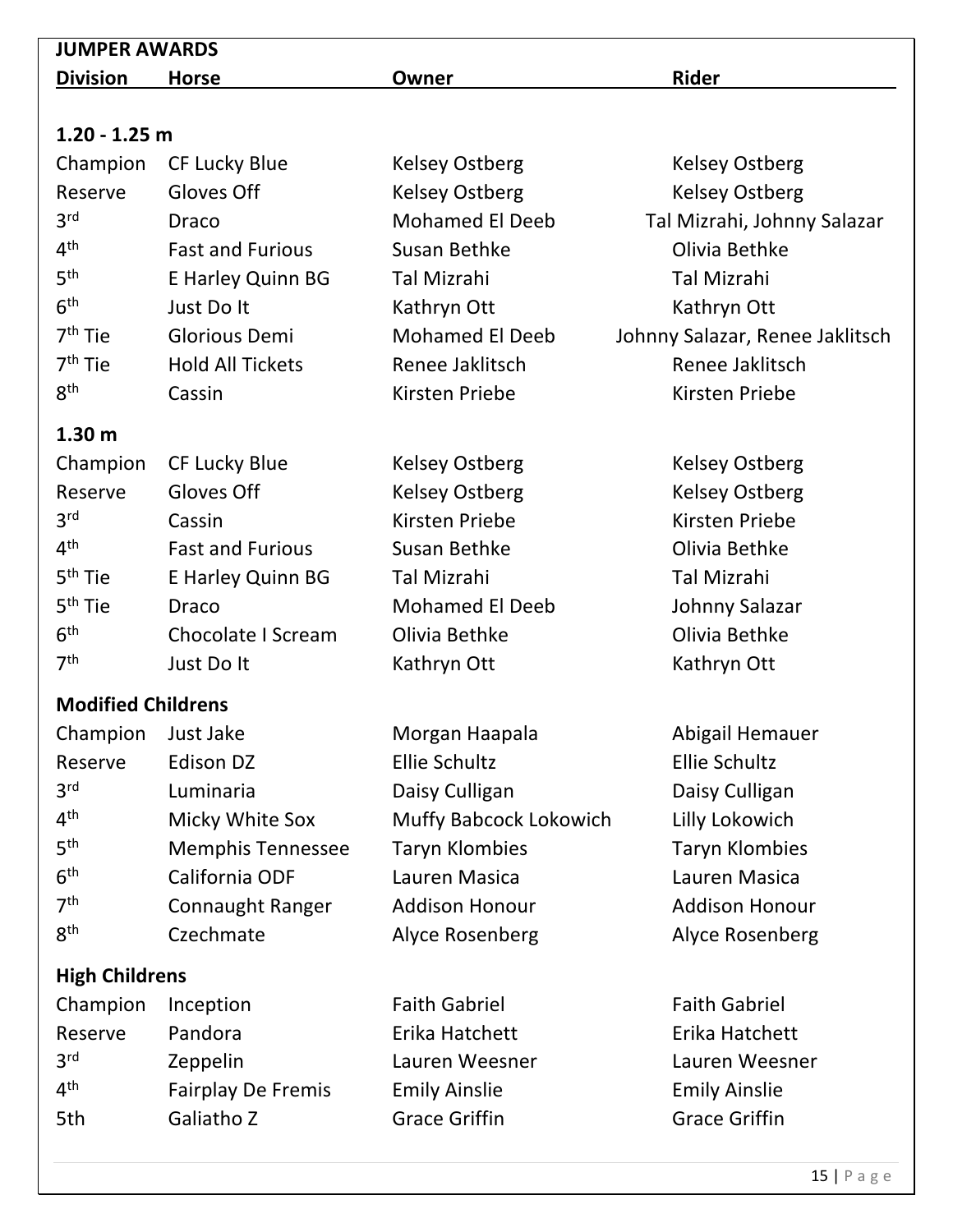| <b>JUMPER AWARDS</b>     |                                |                               |                          |  |  |  |  |
|--------------------------|--------------------------------|-------------------------------|--------------------------|--|--|--|--|
| <b>Division</b>          | <b>Horse</b>                   | Owner                         | Rider                    |  |  |  |  |
|                          | <b>Modified Adult Amateur</b>  |                               |                          |  |  |  |  |
| Champion                 | Samson                         | <b>Caitlin Patterson</b>      | <b>Caitlin Patterson</b> |  |  |  |  |
| Reserve                  | Royal Reign                    | <b>Brittani Vinje</b>         | <b>Chloe Pruitt</b>      |  |  |  |  |
| 3 <sup>rd</sup>          | Zersina                        | <b>Jared Wills</b>            | Dasia Mestad             |  |  |  |  |
| 4 <sup>th</sup>          | Eubala                         | <b>Anne Steeves</b>           | <b>Anne Steeves</b>      |  |  |  |  |
| 5 <sup>th</sup>          | Lucinda C                      | Alex DeFoe                    | Alex DeFoe               |  |  |  |  |
| 6 <sup>th</sup>          | Martensen                      | Sabina Dirkes                 | Sabina Dirkes            |  |  |  |  |
| 7 <sup>th</sup>          | Legendarby                     | Kendra Putzke                 | Kendra Putzke            |  |  |  |  |
| <b>Low Childrens</b>     |                                |                               |                          |  |  |  |  |
| Champion                 | <b>A Million Reasons</b>       | Maya Choi                     | Maya Choi                |  |  |  |  |
| Reserve                  | Rockina                        | <b>Elyse Coatney</b>          | <b>Elyse Coatney</b>     |  |  |  |  |
| 3 <sup>rd</sup>          | Zeppelin                       | Lauren Weesner                | Lauren Weesner           |  |  |  |  |
| 4 <sup>th</sup>          | Polly What I Want              | <b>Isabella Barrios</b>       | <b>Isabella Barrios</b>  |  |  |  |  |
| 5 <sup>th</sup>          | Czechmate                      | Alyce Rosenberg               | Alyce Rosenberg          |  |  |  |  |
| 6 <sup>th</sup>          | Just Jake                      | Morgan Haapala                | Abigail Hemauer          |  |  |  |  |
| 7 <sup>th</sup>          | Pandora                        | Erika Hatchett                | Erika Hatchett           |  |  |  |  |
| 8 <sup>th</sup> Tie      | Exspensive                     | Ingrid Fryberger              | Ingrid Fryberger         |  |  |  |  |
| 8 <sup>th</sup> Tie      | California ODF                 | Lauren Masica                 | Lauren Masica            |  |  |  |  |
|                          | Amateur Owner / Amateur Jumper |                               |                          |  |  |  |  |
| Champion                 | Just Do It                     | Kathryn Ott                   | Kathryn Ott              |  |  |  |  |
| Reserve                  | Draco                          | <b>Mohamed El Deeb</b>        | Renee Jaklitsch          |  |  |  |  |
| 3 <sup>rd</sup>          | Adele                          | Kathryn Ott                   | Kathryn Ott              |  |  |  |  |
| 4 <sup>th</sup>          | Glorious Demi                  | <b>Mohamed El Deeb</b>        | Kathryn Ott              |  |  |  |  |
| 5 <sup>th</sup>          | <b>Hold All Tickets</b>        | Renee Jaklitsch               | Renee Jaklitsch          |  |  |  |  |
| <b>Low Adult Amateur</b> |                                |                               |                          |  |  |  |  |
| Champion                 | Stella Luna                    | <b>Anne Meyer</b>             | <b>Anne Meyer</b>        |  |  |  |  |
| Reserve                  | Adele                          | Kathryn Ott                   | Cassandra Schoenrock     |  |  |  |  |
| 3 <sup>rd</sup>          | Flextime                       | <b>Spring Meadow Farm LLC</b> | Kaylyn Cody              |  |  |  |  |
| 4 <sup>th</sup>          | Zersina                        | <b>Jared Wills</b>            | Dasia Mestad             |  |  |  |  |
| 5 <sup>th</sup>          | Update                         | <b>Stacy Aarsvold</b>         | <b>Stacy Aarsvold</b>    |  |  |  |  |
| 6 <sup>th</sup>          | Inspire Demi                   | <b>Mohamed El Deeb</b>        | Renee Jaklitsch          |  |  |  |  |
| 7 <sup>th</sup>          | <b>Holly</b>                   | Nicole Ostrand                | Nicole Ostrand           |  |  |  |  |

8<sup>th</sup> Valinor Stephanie Gardner Stephanie Gardner